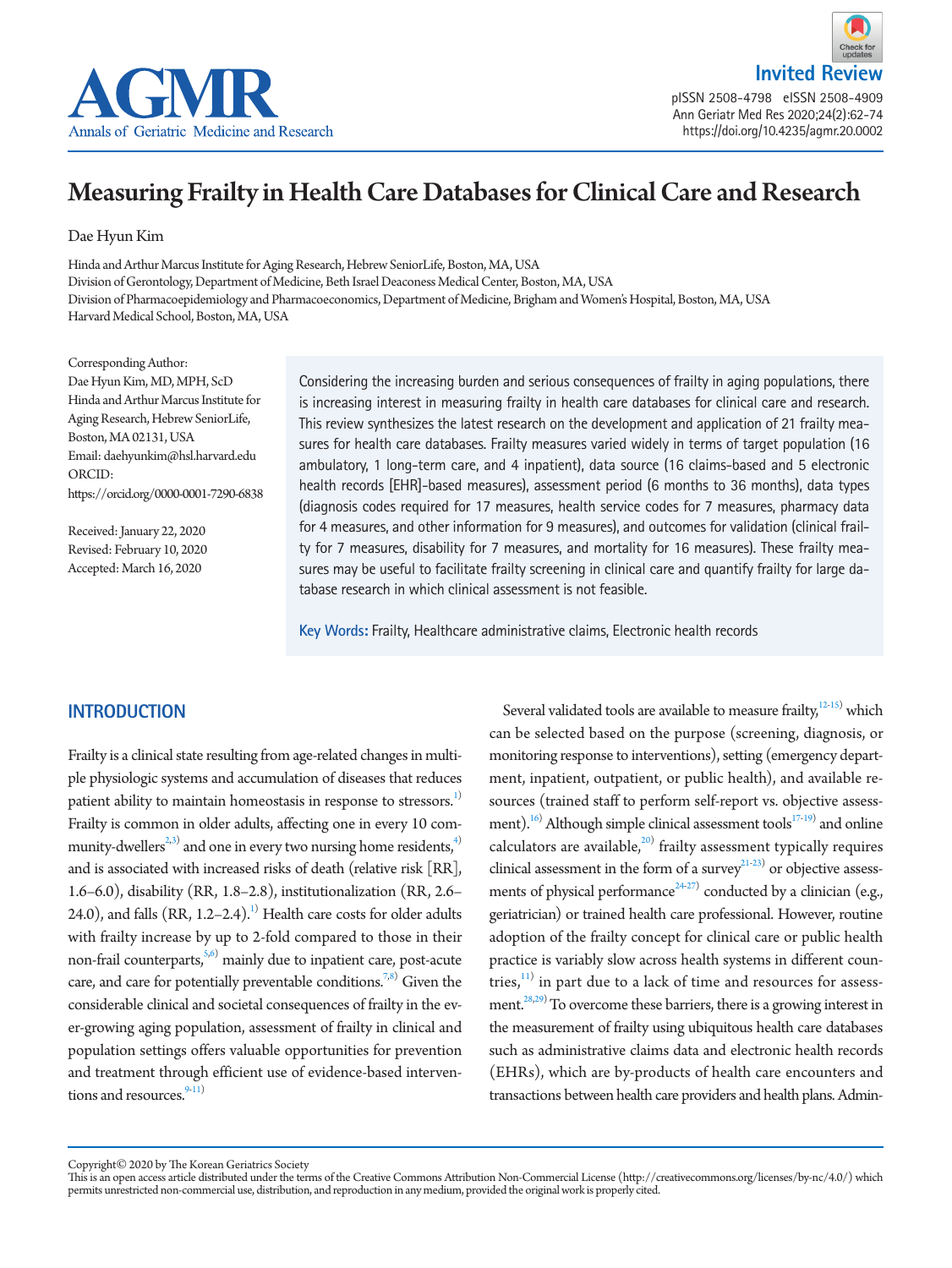istrative claims data contain diagnosis codes, health service codes, and prescription drug data obtained from a large population of health plan members but lack detailed clinical information such as vital signs, physical examination findings, and diagnostic test results. In contrast, EHR provide clinical information not available in administrative claims data; however, much of the information is unstructured (e.g., narrative clinical notes) and may be discontinuous due to patients receiving care at multiple health systems using different EHR systems.<sup>30)</sup> Nonetheless, frailty scores derived from health care databases ("database-derived frailty measures") hold promise for population-level frailty screening as well as health services and outcomes research in frail older adults who are under-represented in clinical trials. $31$ )

This review summarizes the latest advances in frailty measurement in health care databases, mainly administrative claims data and EHR, as well as the potential applications for clinical care and research. Frailty measures requiring in-person surveys or evaluations are beyond the scope of this review. The outline is as follows: (1) literature search; (2) general approaches to frailty measurement in health care data; (3) frailty measurement in administrative claims data; (4) frailty measurement in EHR; (5) considerations in developing a database-derived frailty measure; (6) potential applications of database-derived frailty measures; (7) areas of uncertainty; and (8) conclusions.

## **LITERATURE SEARCH**

A literature search was conducted in PubMed using the Medical Subject Headings, "frailty" AND ("administrative claims, healthcare" OR "electronic health records" OR "Medicare"), and their variations in the title field. Additional filters were applied, including publication date, January 1, 2001, to December 31, 2019, and "aged, 65+ years". This search yielded 50 articles. Risk scores derived from health care databases that aimed to predict mortality or hospitalization were not considered as frailty measures, although they may also be correlated with frailty. $32,333$  From the search results, 10 reviews or commentaries; 9 articles using frailty measures not derived from health care databases; and 8 articles not reporting development, validation, or application of database-derived frailty measures were excluded. The initial search was supplemented by an additional 29 articles from the references of the included articles. Finally, 52 articles informed this review.

# **GENERAL APPROACHES TO FRAILTY MEASUREMENT IN HEALTH CARE DATA**

Health care databases generated primarily for health care service administration, care quality assessment, and clinical care delivery generally do not contain sufficient information to derive clinically

validated measures of frailty.<sup>12-15</sup>) Therefore, frailty measures<sup>24-27</sup> requiring clinical assessment (e.g., gait speed, grip strength, physical activity, or cognitive function) cannot be directly calculated. In the absence of sufficient clinical information, researchers attempted to measure frailty using demographic information, diagnosis codes, or health service codes available in health care databases. The approach to developing a frailty measure depended on the availability of a dataset containing a reference standard measure of frailty and methods to select diagnosis and health service codes in health care databases [\(Fig. 1\)](#page-2-0).

## **Clinical Knowledge-Driven Selection**

Health care providers and researchers with expertise in aging and frailty select diagnosis codes or health service codes based on prior research and clinical knowledge. These codes may include diseases (e.g., pressure ulcer, failure to thrive, or history of falls), symptoms or signs (e.g., fatigue, muscle weakness, abnormality of gait), and health services (e.g., hospital beds, walking aids, or transportation services) commonly reported or used by older adults with frailty.<sup>[31](#page-9-12))</sup> Frailty has been defined as the presence of any code within a pre-specified period (e.g., 12 months), while its absence assumes that the condition does not exist. This approach is straightforward and does not require a dataset containing a reference standard measure of frailty. It generally offers high specificity and low sensitivity but underestimates frailty prevalence. Alternatively, researchers have quantified frailty by counting the number of different codes in a pre-specified period and deriving a deficit-accumulation frailty index $34$ ) using these codes as health deficits. For example, a person with 10 of 40 pre-specified codes within a 12-month period is assigned a frailty index of  $0.25$  ( $= 10/40$ ). The deficit-accumulation approach allows measurement of severity rather than allor-none classification and choice of a threshold to achieve high sensitivity or high specificity depending on the purpose. Notably, a deficit-accumulation frailty index calculated mainly from diagnosis codes seems to have a narrower range of values  $(99<sup>th</sup>$  percentile  $(0.4-0.5)^{35}$  than that for a frailty index calculated from clinical assessment  $(99<sup>th</sup>$  percentile  $0.6-0.7$ ).<sup>36)</sup>

#### **Data-Driven Selection without a Reference Standard**

When a dataset with a reference standard frailty measure is not available, researchers have tried to define frail individuals in the dataset by cluster analysis. $37)$  Cluster analysis is an unsupervised learning technique that classifies individuals into groups of similar nature in terms of measured characteristics in the dataset such as diagnosis codes, hospital days, and total costs during a pre-specified period. After examining the characteristics of the groups derived from cluster analysis, one of the groups (i.e., the group with a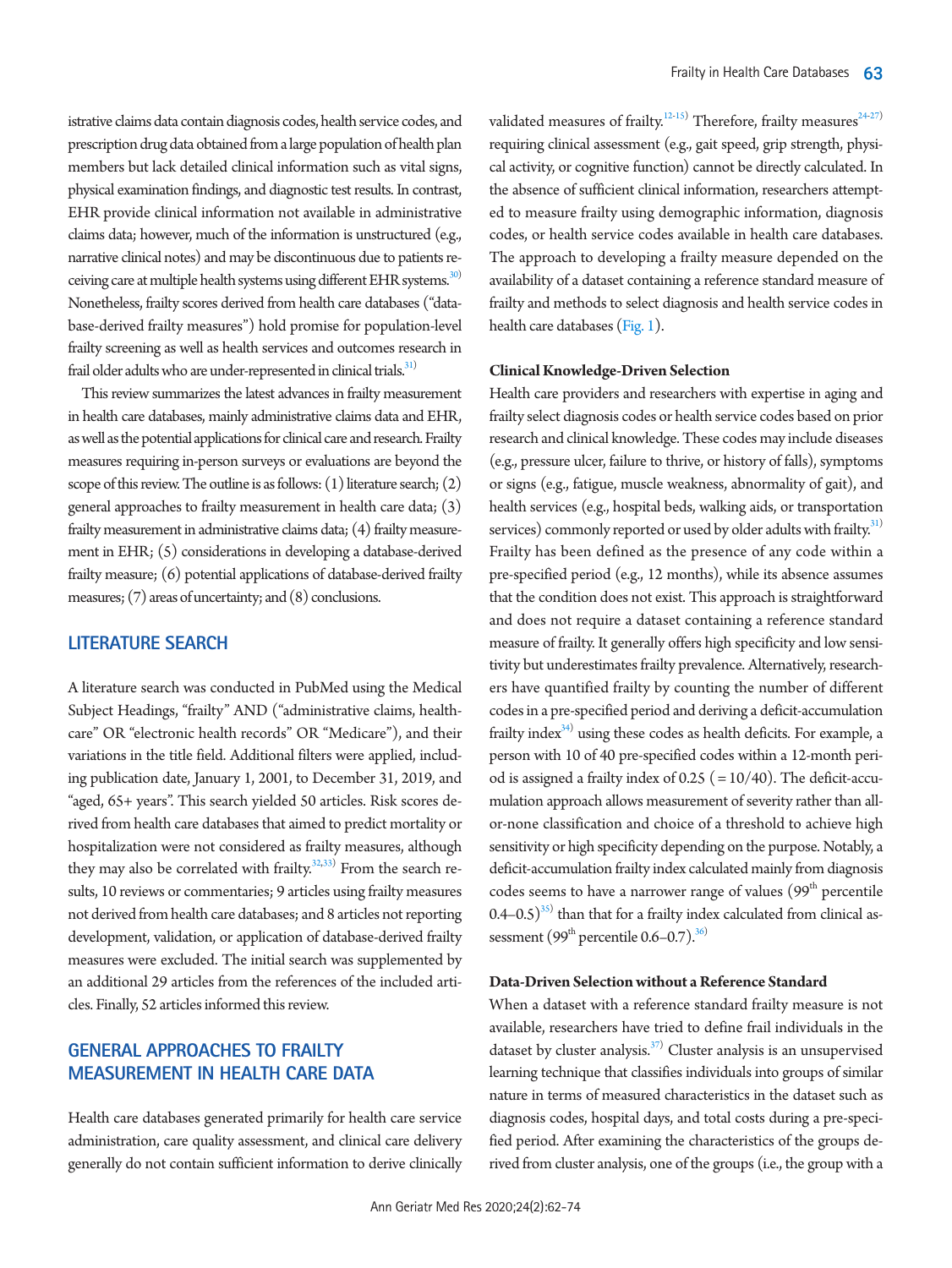<span id="page-2-0"></span>

**Fig. 1.** Approaches to developing a frailty measure in health care databases. Prior research applied three general approaches to develop a frailty measure for health care databases. When a dataset containing information on a reference standard measure of frailty was not available, frailty was measured using diagnosis and health service codes selected based on clinical knowledge (approach 1) or cluster analysis using diagnosis codes, hospital days, and total costs (approach 2). When a dataset with a reference standard measure of frailty was available, a variable selection method (e.g., penalized regression or machine learning technique) was used to select diagnosis and health service codes to measure frailty (approach 3). EHR, electronic health records.

high number of diagnoses indicative of frailty) can be designated as the frailty group. However, cluster analysis can be computing-intensive for large datasets and may not yield the same grouping in different datasets. Gilbert et al. $37$ <sup>)</sup> tried to overcome this limitation by conducting cluster analysis in a subset of a large hospital administrative dataset and developing a logistic regression model to predict frailty group membership based on diagnosis codes. The predicted probability from this logistic model can be used to assign individuals to the frailty group from the entire dataset. While this approach identifies frail individuals without requiring a dataset with a reference standard frailty measure, determining the number of groups in the cluster analysis and designating a single frailty group may be subject to interpretation. Moreover, frail individuals may not be classified exclusively into a single group (e.g., frail people with cancer and frail people with heart disease may be classified into different groups despite similar levels of frailty $).$ <sup>38)</sup>

#### **Data-Driven Selection with a Reference Standard**

If a population-based dataset containing information on a reference standard frailty measure (e.g., frailty phenotype or deficit-accumulation frailty index) and administrative claims data is avaiable, specific codes can be selected against the reference frailty measure (also known as supervised learning). Several variable selection algorithms have been applied— e.g., stepwise regression, $^{39,40)}$  $^{39,40)}$  $^{39,40)}$  $^{39,40)}$  $^{39,40)}$  penalized regression, $^{39,41)}$  $^{39,41)}$  $^{39,41)}$  $^{39,41)}$  or tree-based algorithms. $^{39)}$  $^{39)}$  $^{39)}$  More flexible

"black-box" machine learning algorithms such as random forest and gradient boosting, provide limited or marginal advantages over regression-based algorithms in predictive performance.<sup>39)</sup> Under this approach, the first step is variable selection and estimation of weights (in regression models) to optimize predictive performance against a reference standard measure of frailty in a training dataset. The model derived from the training dataset is evaluated in a hold-out testing dataset or via cross-validation. This method can select codes that are positively (e.g., degenerative disease of the central nervous system) or negatively (e.g., vaccination) associated with frailty. It provides better predictive performance of frailty and adverse health outcomes than counting the number of codes or calculating a deficit-accumulation frailty index directly from the  $\mathrm{codes}^{41}$  $\mathrm{codes}^{41}$  $\mathrm{codes}^{41}$ 

## **FRAILTY MEASUREMENT IN ADMINISTRATIVE CLAIMS DATA**

[Table 1](#page-3-0) summarizes 16 frailty measures for administrative claims data. Of these, 12 measures were developed for the United States Medicare<sup>8,[39](#page-10-0)[-48\)](#page-10-4)</sup> or Veterans Affairs<sup>49,50</sup> claims databases, including two proprietary measures; namely, the Johns Hopkins Adjusted Clinical Groups Frailty Indicators<sup>[43\)](#page-10-7)</sup> and JEN-Frailty Index, <sup>45[,46](#page-10-6))</sup> two were developed for the Canadian claims databases,<sup>51[,52](#page-10-9))</sup> and two were developed for the United Kingdom hospital claims data-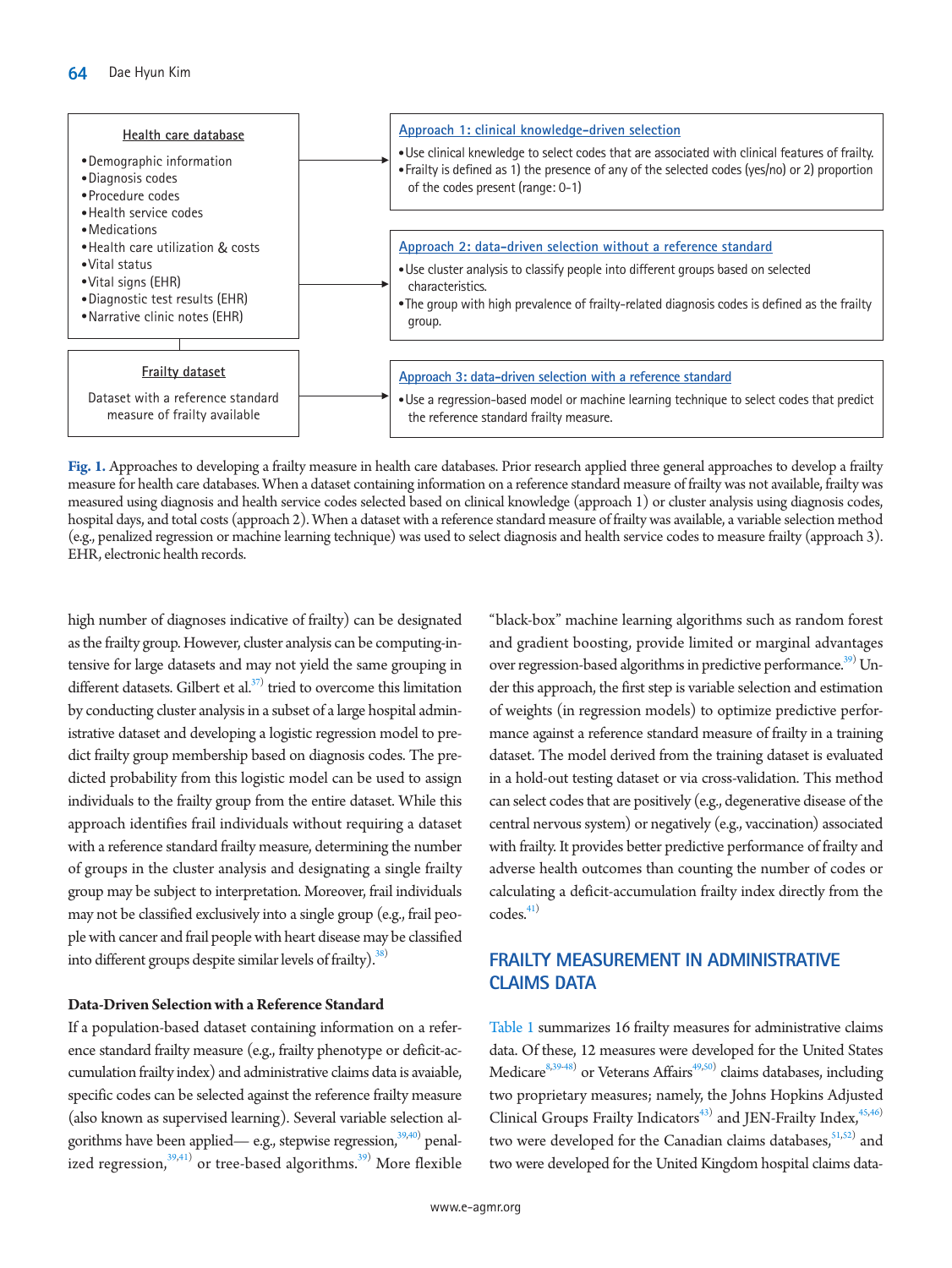## <span id="page-3-0"></span>**Table 1.** Frailty measures for administrative claims data

|                                                                                               |                                              | Database/population                                                                                                                                                                                        |                                        | Outcomes                                                                                                | Predictors                                                                                                                                                                                                                          |  |  |
|-----------------------------------------------------------------------------------------------|----------------------------------------------|------------------------------------------------------------------------------------------------------------------------------------------------------------------------------------------------------------|----------------------------------------|---------------------------------------------------------------------------------------------------------|-------------------------------------------------------------------------------------------------------------------------------------------------------------------------------------------------------------------------------------|--|--|
|                                                                                               | Author $(y)$                                 | (study year)                                                                                                                                                                                               | Development                            | Validation                                                                                              |                                                                                                                                                                                                                                     |  |  |
| Clinical knowl-<br>edge-driven se-<br>lection                                                 | Lunney et al. <sup>42)</sup><br>(2002)       | Medicare database (USA)<br>- Medicare 0.1% sample (1993-1998) <sup>42)</sup>                                                                                                                               | Not applicable None                    |                                                                                                         | Presence (yes/no) of any of 11 con-<br>ditions based on ICD diagnosis<br>codes                                                                                                                                                      |  |  |
|                                                                                               | Abrams et al. <sup>43)</sup><br>(2003)       | Medicare database (USA) <sup>43)</sup><br>- HMO in Israel $(2008)^{54}$<br>- Major non-cardiac surgery, emergency<br>general surgery, orthopedic surgery pa-<br>tients in Canada $(2002 - 2014)^{80 - 83}$ |                                        | Not applicable Vulnerable Elders Survey<br>Mortality<br>Complications<br>Discharge disposition<br>Costs | Presence (yes/no) of any of 10 con-<br>ditions based on ICD diagnosis<br>codes (Johns Hopkins Adjusted<br>Clinical Groups)                                                                                                          |  |  |
|                                                                                               | Chrischilles et<br>al. <sup>44)</sup> (2014) | Medicare database (USA)<br>- Acute MI patients $(2007-2008)^{44}$<br>- Kidney cancer patients (2000-2009) <sup>84)</sup>                                                                                   | Not applicable Mortality               | Cardiac catheterization<br>Complications<br>Costs                                                       | Presence (yes/no) of any or $\geq 2$ of<br>16 conditions based on ICD diag-<br>nosis and HCPCS codes                                                                                                                                |  |  |
|                                                                                               | JEN Associ-<br>ates $45,46)$ (2008)          | Medicare database (USA) <sup>45,86</sup><br>- Spouses of AD patients (2001-<br>$(2005)^{85}$<br>- National Long-Term Care Survey<br>$(2004)^{60}$<br>- Medicare 5% sample $(2011-2014)^{61}$               | Not applicable Mortality               | NH admission<br>Costs<br>Disability                                                                     | Count of the number of 13 condi-<br>tions present based on ICD diag-<br>nosis codes (JEN-Frailty Index)                                                                                                                             |  |  |
|                                                                                               | Hope et al. $47)$<br>(2015)                  | Medicare database (USA)<br>- ICU patients $(2004 - 2008)^{47}$                                                                                                                                             | Not applicable Mortality               |                                                                                                         | Presence (yes/no) of nursing facili-<br>ty claims or 11 conditions based<br>on ICD diagnosis codes                                                                                                                                  |  |  |
|                                                                                               | Soong et al. <sup>53,87</sup><br>(2015)      | Inpatient claims database, England<br>- HES database (2005-2013) <sup>53,87)</sup>                                                                                                                         | Not applicable Mortality               | Discharge disposition<br>Readmission                                                                    | Presence (yes/no) of any of 9 con-<br>ditions based on ICD diagnosis<br>codes                                                                                                                                                       |  |  |
|                                                                                               | Joynt et al. <sup>8)</sup><br>(2017)         | Medicare database (USA)<br>- Medicare 20% sample $(2011-2012)^{7,8)}$                                                                                                                                      | Not applicable Costs                   |                                                                                                         | Presence (yes/no) of $\geq 2$ of 12 con-<br>ditions based on ICD diagnosis<br>codes and HCPCS codes (speci-<br>fied by Kim and Schneeweiss) <sup>31)</sup>                                                                          |  |  |
|                                                                                               | Orkaby et al. <sup>49)</sup><br>(2018)       | VA claims database (USA)<br>- National sample $(2002 - 2012)^{49}$                                                                                                                                         | Not applicable Mortality               |                                                                                                         | Proportion of 31 health deficits<br>present based on ICD diagnosis,<br>CPT, and HCPCS codes                                                                                                                                         |  |  |
|                                                                                               | McIsaac et al. <sup>51)</sup><br>(2019)      | Administrative claims database (Canada)<br>- Major non-cardiac surgery (2002–<br>$(2015)^{51,88}$                                                                                                          | Not applicable Mortality               | Discharge disposition                                                                                   | Proportion of 30 health deficits<br>present based on ICD diagnosis<br>codes, drugs, assistive device<br>codes, and living environment<br>(preoperative Frailty Index)                                                               |  |  |
| Data-driven selec- Gilbert et al. <sup>37)</sup><br>tion without a<br>reference stan-<br>dard | (2018)                                       | Inpatient claims database, England<br>- HES database (2005-2013) <sup>37)</sup><br>- Hospital cohorts <sup>57)</sup>                                                                                       | Frailty cluster Mortality<br>analysis) | (from cluster Prolonged hospitalization<br>Readmission<br>Frailty phenotype<br>Deficit-accumulation FI  | Includes 109 ICD diagnosis vari-<br>ables                                                                                                                                                                                           |  |  |
| Data-driven selec-Rosen et al. <sup>50)</sup><br>tion with a ref-<br>erence standard          | (2000)                                       | VA claims database (USA)<br>- Long-term care $(1996 - 1997)^{50,89}$                                                                                                                                       | Disability                             | Disability                                                                                              | Includes 13 conditions based on<br>ICD diagnosis codes                                                                                                                                                                              |  |  |
| Data-driven selec-Dubois et al. <sup>52)</sup><br>tion with a ref-<br>erence standard         | (2010)                                       | Prescription claims database (Canada)<br>- PRISMA cohort (2001–2005) <sup>52)</sup>                                                                                                                        | Functional<br>status score             | Mortality<br>Disability<br>Hospitalization<br>NH admission                                              | Includes 11 prescription drug cate-<br>gories                                                                                                                                                                                       |  |  |
|                                                                                               | Davidoff et al. <sup>40)</sup><br>(2013)     | Medicare database (USA)<br>- MCBS cohort (2001-2005) <sup>40)</sup><br>- HRS cohort (2008-2010) <sup>56)</sup><br>- SEER-Medicare cohort (1999–<br>$2007)^{90,91}$                                         | Disability                             | Mortality<br>Disability<br>Frailty phenotype<br>Deficit-accumulation FI                                 | Includes sex, Medicaid enrollment,<br>number of office visits, 8 health<br>care visit types, 3 health care ser-<br>vices, 9 procedures, 6 DMEs, and<br>2 imaging tests based on CPT and<br>HCPCS codes, and geographical<br>regions |  |  |

(Continued to the next page)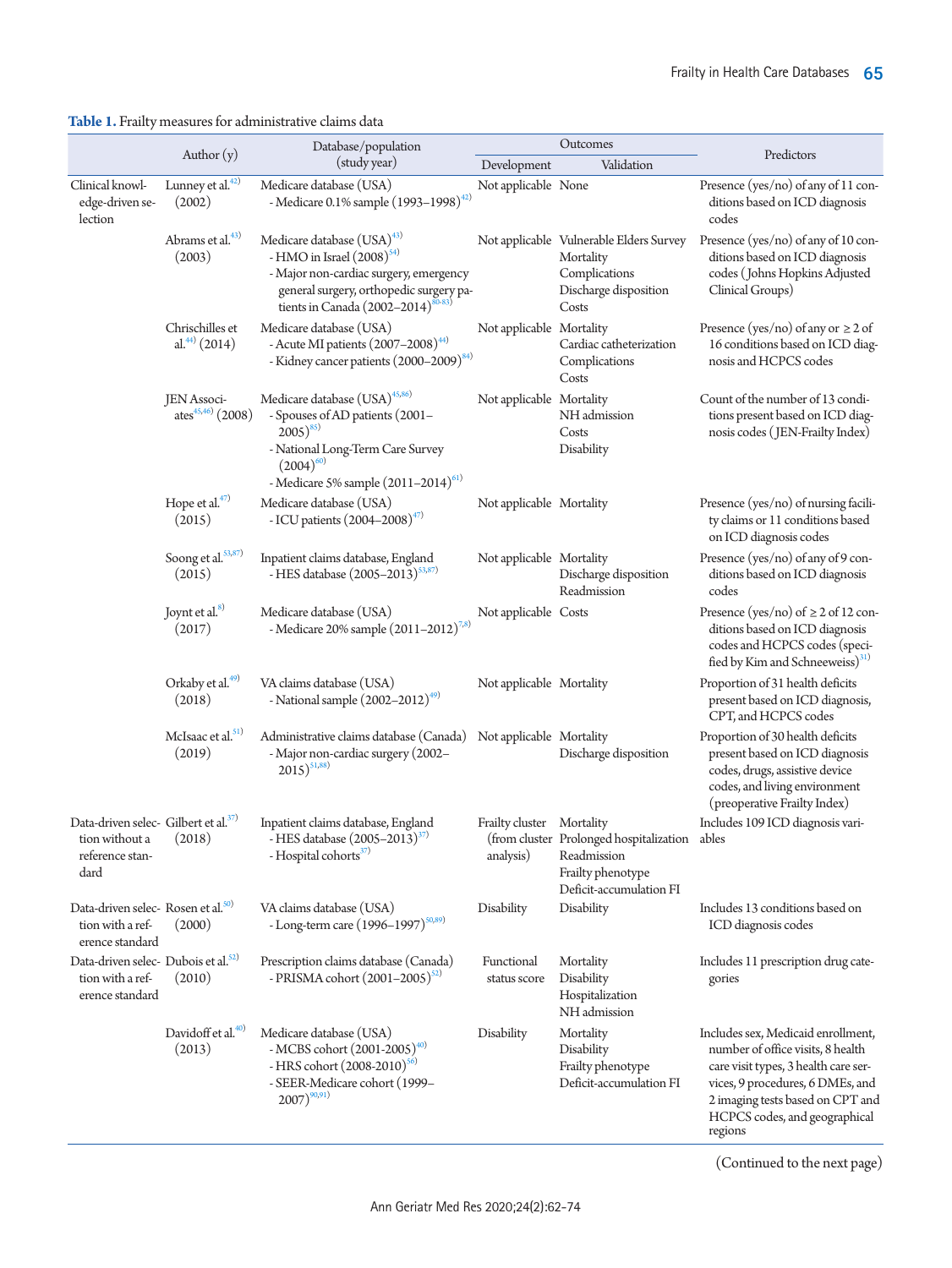#### **Table 1.** Continued

|                                          | Database/population                                                                                                                                                                                                                                                  |                              | Outcomes                                                                                                                        | Predictors                                                                                                                           |  |  |
|------------------------------------------|----------------------------------------------------------------------------------------------------------------------------------------------------------------------------------------------------------------------------------------------------------------------|------------------------------|---------------------------------------------------------------------------------------------------------------------------------|--------------------------------------------------------------------------------------------------------------------------------------|--|--|
| Author $(y)$                             | (study year)                                                                                                                                                                                                                                                         | Development                  | Validation                                                                                                                      |                                                                                                                                      |  |  |
| Faurot et al. <sup>48)</sup><br>(2015)   | Medicare database (USA)<br>- MCBS cohort $(2006)^{48}$<br>- Medicare beneficiaries with or without<br>influenza vaccination $(2007-2008)^{62}$<br>- ARIC cohort $(2011-2013)^{58}$<br>- MarketScan Medicare (2013) <sup>63)</sup><br>- HRS cohort $(2008-2010)^{56}$ | Disability                   | Mortality<br>Disability<br>Falls<br>Mobility impairment<br>Frailty phenotype<br>Deficit-accumulation FI<br>Costs                | Includes age, sex, race, and 23 con-<br>ditions based on ICD diagnosis,<br>CPT, or HCPCS codes                                       |  |  |
| Segal et al. <sup>39,55)</sup><br>(2017) | Medicare database (USA)<br>- CHS cohort $(1992 - 1993/1997)^{39}$<br>- NHATS cohort $(2000)^{55}$<br>- Medicare TAVR cohort (2011-2015) <sup>64)</sup><br>- HRS cohort $(2008-2010)^{56}$                                                                            | Frailty pheno-<br>type       | Mortality<br>Disability<br>Hospitalization<br>Fracture<br>NH admission<br>Frailty phenotype<br>Deficit-accumulation FI          | Includes age, sex, race, Charlson<br>Comorbidity Index, past hospital-<br>ization, and 16 conditions based<br>on ICD diagnosis codes |  |  |
| Kim et al. $41)$<br>(2018)               | Medicare database (USA)<br>- MCBS cohort (2006-2007/2011-<br>$2012)^{41}$<br>- HRS cohort $(2008-2010)^{56,57}$                                                                                                                                                      | Deficit-accu-<br>mulation FI | Mortality<br>Disability<br>Hospitalization<br>SNF stay<br>NH admission<br>Falls<br>Frailty phenotype<br>Deficit-accumulation FI | Includes 52 ICD diagnosis vari-<br>ables, 25 CPT variables, and 16<br><b>HCPCS</b> variables                                         |  |  |

AD, Alzheimer disease; ARIC, Atherosclerosis Risk in Communities; CHS, Cardiovascular Health Study; CPT, Current Procedural Terminology; DME, durable medical equipment; FI, frailty index; HCPCS, Healthcare Common Procedure Coding System; HES, Hospital Episode Statistics; HMO, health maintenance organization; HRS, Health and Retirement Study; ICD, International Classification of Diseases; ICU, intensive care unit; MCBS, Medicare Current Beneficiary Survey; MI, myocardial infarction; NH, nursing home; NHATS, National Health and Aging Trends Study; PRISMA, Program of Research to Integrate Services for the Maintenance of Autonomy; SEER, Surveillance, Epidemiology, and End Results; TAVR, transcatheter aortic valve replacement; VA, Veterans Affairs.

base.<sup>3[7,53](#page-10-15))</sup> Database-derived frailty measures varied widely in terms of development approaches (clinical knowledge in nine measures, cluster analysis in one measure, and reference standard measures in six measures), number of variables included (nine to 109 variables), target populations (general vs. specific disease populations), and validation outcomes (clinical frailty assessment, functional status, mortality, health care utilization, or costs). Only seven of 16 measures have been compared against a clinical frailty assess- $\mathrm{ment}^{37,54\text{-}59)}$  $\mathrm{ment}^{37,54\text{-}59)}$  $\mathrm{ment}^{37,54\text{-}59)}$  and seven measures have been tested for disability $\rm{^{50,52,56,57,60}}$  $\rm{^{50,52,56,57,60}}$  $\rm{^{50,52,56,57,60}}$  $\rm{^{50,52,56,57,60}}$  $\rm{^{50,52,56,57,60}}$  $\rm{^{50,52,56,57,60}}$  or nursing home admission. $\rm{^{45,52,57,60}}}$  $\rm{^{45,52,57,60}}}$  $\rm{^{45,52,57,60}}}$  $\rm{^{45,52,57,60}}}$  $\rm{^{45,52,57,60}}}$ 

The comparative performance of database-derived frailty measures has not been well studied. In an analysis of Medicare Current Beneficiary Survey data, implementation of a deficit-accumulation frailty index using commonly used diagnosis codes or health service codes showed lower correlation with a reference standard frailty index and was less predictive of mortality than a frailty measure developed using a least absolute shrinkage and selection operator (LASSO) regression.<sup>41)</sup> A recent study compared four Medicare claims-based frailty measures—Davidoff index, $^{40)}$  Faurot index,<sup>48)</sup> Segal index,<sup>39)</sup> and Kim index<sup>41)</sup>—for the ability to measure frailty phenotype, deficit-accumulation frailty index, and activi-

ties-of-daily-living dependency (requiring another person's help to perform daily activities). Of the four measures, the Kim index showed higher C statistic for frailty phenotype (0.78 vs. 0.73– 0.74) after age and sex adjustment, as well as age and sex-adjusted partial correlation with a deficit-accumulation frailty index from clinical assessment  $(0.55 \text{ vs. } 0.18 - 0.32).$ <sup>56)</sup>

These frailty measures have been applied to define population subgroups by frailty levels,  $61$ ) reduce confounding by frailty in examining the association between influenza vaccination and mortality,<sup>62)</sup> estimate health care costs attributed to frailty,  $63$  and improve mortality prediction after transcatheter aortic valve replace- $ment.<sup>64</sup>$  $ment.<sup>64</sup>$  $ment.<sup>64</sup>$ 

## **FRAILTY MEASUREMENT IN EHR**

[Table 2](#page-5-0) summarizes five frailty measures for EHR. Four measures were developed for three United States regional EHR systems $65-68$  $65-68$ or the Veterans Affairs EHR database, $69$  while the e-Frailty Index was developed for the United Kingdom primary care practices,<sup>35)</sup> which was later implemented in a primary care EHR system in Australia.<sup>59)</sup> Clinical knowledge-based selection was used for four mea-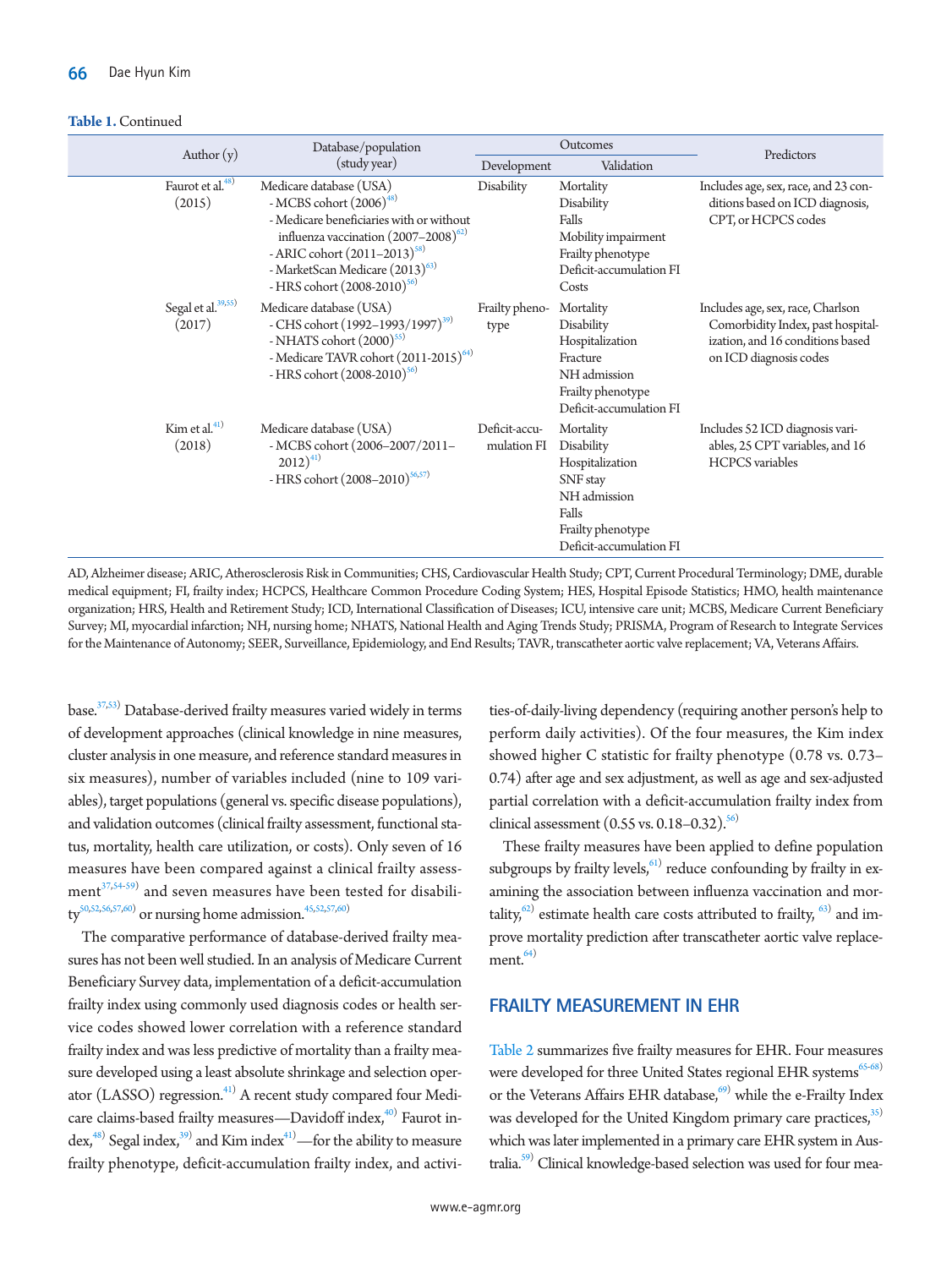<span id="page-5-0"></span>

|                                                          |                                      |                                                                                                                                                                                                                                                                         | Outcomes                                | Predictors                                                                                           |                                                                                                                                                                            |  |
|----------------------------------------------------------|--------------------------------------|-------------------------------------------------------------------------------------------------------------------------------------------------------------------------------------------------------------------------------------------------------------------------|-----------------------------------------|------------------------------------------------------------------------------------------------------|----------------------------------------------------------------------------------------------------------------------------------------------------------------------------|--|
|                                                          | Author $(y)$                         | Database/population (study year)                                                                                                                                                                                                                                        | Development                             | Validation                                                                                           |                                                                                                                                                                            |  |
| Clinical knowledge-<br>driven selection                  | Clegg et al. $35)$ (2016)            | Primary care EHR database (UK)<br>- ResearchOne database (2008-<br>$2016)^{35,70,75}$<br>- THIN database (2008-<br>$(2013)^{35,73}$<br>- CPRD database (2001–<br>$2009)^{71,72}$<br>Primary care EHR database, Aus-<br>tralia<br>- A primary care clinic <sup>59)</sup> | Not applicable                          | Mortality<br>Hospitalization<br>NH admission<br>Fracture<br>Frailty phenotype                        | Proportion of 36 health<br>deficits present based<br>on Read codes (codes<br>for diagnosis, proce-<br>dure, disability, and so-<br>cial circumstances)<br>and polypharmacy |  |
|                                                          | Lekan et al. $(2017)$                | A tertiary-care hospital EHR data- Not applicable<br>base (USA)<br>- Inpatients $(2010-2011)^{65,66}$                                                                                                                                                                   |                                         | Mortality<br>Readmission<br>SNF stay                                                                 | Includes 16 biopsycho-<br>social factors including<br>4 laboratory tests                                                                                                   |  |
|                                                          | Anzaldi et al. <sup>67)</sup> (2017) | A regional health system EHR da- Not applicable<br>tabase (USA)<br>- Medicare ACO enrollees<br>$(2011-2013)^{67}$                                                                                                                                                       |                                         | Geriatric syndromes iden-Mention of "frailty" in<br>tified using diagnosis<br>codes and text phrases | clinical notes                                                                                                                                                             |  |
|                                                          |                                      | Pajewski et al. <sup>68)</sup> (2019) A regional health system EHR da- Not applicable<br>tabase (USA)<br>- Medicare ACO enrollees<br>$(2014 - 2016)^{68}$                                                                                                               |                                         | Mortality<br>Falls<br>Health care utilization                                                        | Includes 54 health defi-<br>cits based on diagnosis<br>codes, smoking status,<br>vital signs, laboratory<br>tests, and functional<br>status                                |  |
| Data-driven selection<br>without a reference<br>standard | Shao et al. $^{(9)}$ (2017)          | VA EHR database (USA)<br>- Heart failure patients (2010) <sup>69)</sup>                                                                                                                                                                                                 | Topics generated<br>from clinical notes | Mortality<br>Hospitalization                                                                         | Includes 53 topics gener-<br>ated from clinical notes                                                                                                                      |  |

ACO, accountable care organization; CPRD, Clinical Practice Research Datalink; EHR, electronic health records; NH, nursing home; SNF, skilled nursing facility; THIN, The Health Improvement Network; VA, Veterans Affairs.

sures while data-driven selection without a reference standard was used for one measure. A natural language processing method to explore unstructured clinic notes was applied for two measures.  $67,69$  $67,69$ )

Of these measures, the e-Frailty Index has been most widely used in the United Kingdom primary care EHR database to describe frailty trajectories before dying, $\bar{z}^{(0)}$  examine the effect measure modification of systolic blood pressure and mortality relationship by frailty, $^{71)}$  predict fractures and mortality after fractures, $^{72)}$ and assess de-intensification for diabetes and hypertension treatment regimens among older adults with frailty. $73$ )

# **CONSIDERATIONS IN DEVELOPING A DATABASE-DERIVED FRAILTY MEASURE**

Database-derived frailty measures use different types of data (e.g., diagnosis, procedure, and health service codes) collected over a pre-specified period, ranging from  $6^{39}$  to  $36^{49}$  months. Because some claims datasets record information according to a unique coding system specific to each country (e.g., Current Procedural

Terminology codes and Healthcare Common Procedure Coding System codes in the United States and Read codes in the United Kingdom), the choice of datasets can affect the transportability of the frailty measures. The length of the assessment period during which codes are measured may affect the accuracy of capturing certain chronic conditions. Chronic conditions that are less likely recognized or coded by general practitioners (e.g., dementia and incontinence) may require a longer assessment period than acute conditions (e.g., acute myocardial infarction) or well recognized chronic conditions (e.g., hypertension and diabetes). A longer assessment period to calculate a frailty measure reduces the amount of follow-up data available for the main analysis.

Frailty measures developed from health care databases tend to rely on diagnoses, whereas clinical frailty assessment relies more on functional status and physical performance, factors rarely available in health care databases. Health service codes indicating clinical encounter types (e.g., home visits) and use of durable medical equipment (e.g., hospital beds or wheelchairs) seem to be important to capture functional impairment or poor physical perfor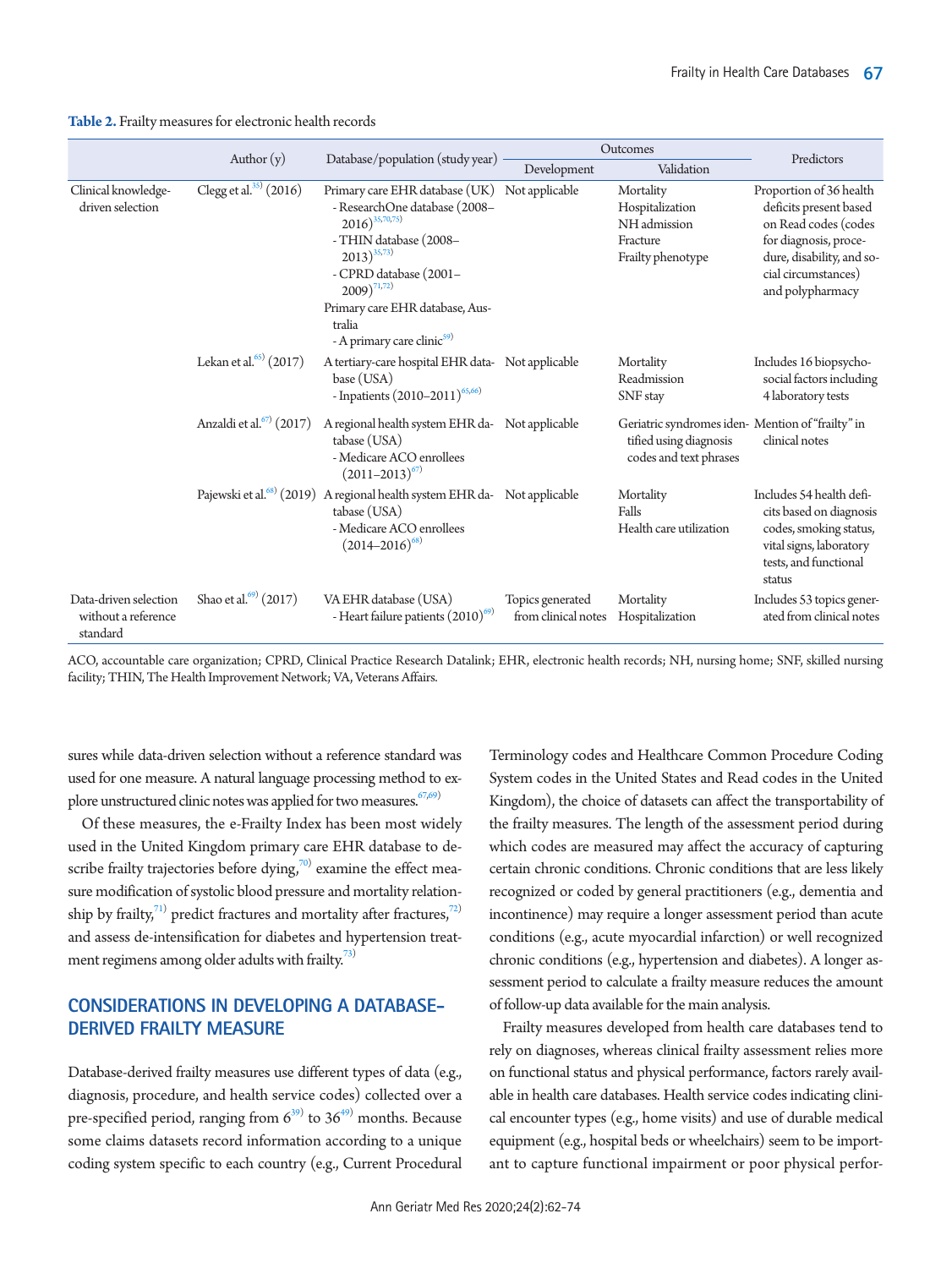mance, which differentiates frailty measures from comorbidity indices.<sup>57)</sup> However, including demographic characteristics in the frailty model lessens its ability to explain variation in frailty beyond demographic variables.<sup>56)</sup>

Once a frailty measure is developed, the key step is its validation against a reference standard measure of frailty. Given the lack of consensus on frailty definitions,<sup>12</sup> prevalent activities-of-daily-living dependency can be used as an alternative outcome for validation.<sup>40,48,56,60)</sup> However, information on a reference standard frailty measure or activities-of-daily-living dependency is not always available. Many database-derived frailty measures were tested for mortality prediction rather than for frailty itself. Although frailty is associated with mortality, it is unclear how these frailty measures can be differentiated from mortality prediction models.

Another consideration is that coding systems or coding practices may change over time or vary across geographical regions. In the United States, the International Classification of Disease system transitioned from the 9th to 10th revisions in October 2015. New billing codes are generated for new procedures and health care services and some codes are retired each year. Coding practice may be influenced by the likelihood of reimbursement for health care services, which may differ across health care systems or countries. Therefore, the performance of claims-based frailty measures should be evaluated periodically in more contemporary datasets and before application to a different health care system or country.

Lastly, the development of a frailty measure from EHR may require restricting the population to those with high rates of data completeness within an EHR system to avoid bias due to health information outside the EHR system. $^{30)}$  A predictive algorithm is available to identify those with high rates of completeness.<sup>74)</sup>

## **POTENTIAL APPLICATIONS OF DATABASE-DERIVED FRAILTY MEASURES**

Frailty measures calculated from health care databases can be useful to measure frailty and study health outcomes of older adults with frailty in clinical care and research [\(Table 3\)](#page-7-0).

#### **Clinical Care**

Database-derived frailty measures can be used to screen older adults for frailty in a health care system or a health plan. Because database-derived frailty scores generally have C statistics ranging from 0.65 to 0.75 for frailty phenotype and correlation coefficients of 0.2 to 0.6 against a deficit-accumulation frailty index,  $37,39,56$ ) they are unlikely to replace bed-side clinical frailty assessments. Frailty measures are useful to predict adverse health outcomes. In particular, the Kim index performed better than a comorbidity index for

the prediction of disability, mobility impairment, recurrent falls, and skilled nursing facility days in the Medicare population.<sup>41,57)</sup> However, an e-Frailty Index > 0.19, a threshold for frailty, had a positive predictive value of 0.11 for death in the next 3 months among primary care patients in the United Kingdom. These results suggest that, although a database-derived frailty measure may be a strong predictor in a population, it cannot be interpreted deterministically for an individual (this issue also exists for a clinical frailty assessment).<sup>75)</sup> Nonetheless, they can be useful as a routine screening test to identify individuals requiring additional detailed assessment and individualized care management.<sup>76</sup> A cut-off point for positive screening can be determined according to percentile distributions (e.g., top 5% percent), sensitivity and specificity for frailty state (e.g., 90% sensitivity to detect frailty phenotype), or pre-defined clinically relevant thresholds (e.g.,  $\geq$  0.20 according to a deficit-accumulation frailty index) after considering clinical contexts (e.g., outpatient, inpatient, or preoperative screening) and available resources for detailed assessment and care management.

#### **Research**

Database-derived frailty measures provide vast opportunities for clinical research in older populations. These measures can be used to efficiently screen individuals for enrollment in a clinical trial of interventions for frailty. In database studies to evaluate treatment effects in older adults, treated individuals may differ in frailty levels from untreated individuals, which leads to confounding. Such bias can be reduced by adjusting for a frailty measure, although residual confounding may persist.<sup>62)</sup> In choosing a frailty measure for confounding adjustment, a measure that does not include demographic variables may be more effective than a measure that includes them.<sup>56)</sup> Moreover, frailty can be an effect measure modifier. The benefits and risks of a treatment may vary by frailty status—e.g., a hypnotic drug increases the risk of hip fracture more in less frail older adults than frailer ones who are totally dependent.<sup>77)</sup> Evaluation of treatment effect heterogeneity by frailty in health care databases may provide real-world evidence to guide individualized treatment choice based on frailty assessment in older adults who are typically excluded from clinical trials. In some clinical trials that enrolled frail individuals yet lacked frailty assessment, frailty levels at trial baseline can be estimated by linking trial data to administrative claims data or EHR and applying database-derived frailty measures. Such secondary analyses of existing clinical trial data may generate hypotheses for future trials.

## **AREAS OF UNCERTAINTY**

Few studies to date used a database-derived frailty measure as an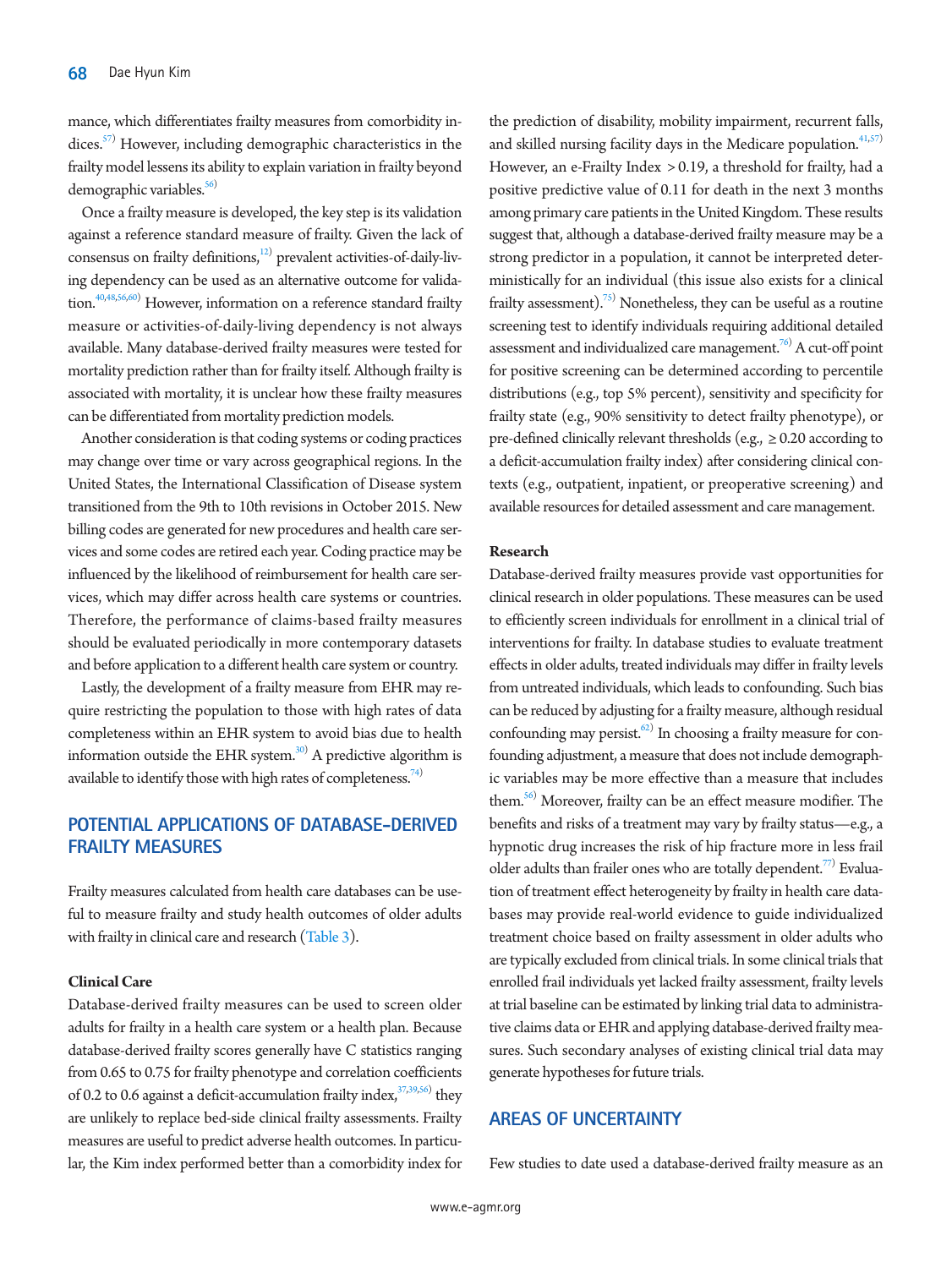| Areas         | Applications                                                                | Caveats/areas for future research                                          |
|---------------|-----------------------------------------------------------------------------|----------------------------------------------------------------------------|
| Clinical care | Screen for frail individuals requiring detailed evaluation and care         | Database-derived frailty measures are acceptable yet imperfect; thus,      |
|               | management in a health care system or health plan                           | they are unlikely to replace clinical assessment.                          |
|               | Predict the risk of adverse health outcomes (frailty measures are more      | Seeking health care during acute illness or functional decline may lead to |
|               | useful than comorbidity measures for the prediction of disability,          | overestimation of the frailty level (informed presence bias).              |
|               | mobility impairment, falls, and SNF days).                                  | Further improvement in frailty measurement may be possible by in-          |
|               |                                                                             | cluding clinical assessment datasets (e.g., MDS or OASIS in the            |
|               |                                                                             | United States Medicare database) or EHR clinic notes.                      |
| Research      | Efficiently screen for frail individuals to enroll in a clinical trial      | Responsiveness and MCID of database-derived frailty measures re-           |
|               | Adjust for case-mix (confounding) by frailty in evaluating the effect of    | main to be investigated.                                                   |
|               | medical treatment or outcomes among health care systems                     | The assessment period used to calculate a frailty measure ranges from      |
|               | Evaluate the treatment effect heterogeneity by frailty in analysis of       | 6 to 36 months. The optimal period is not known.                           |
|               | health care databases or clinical trial datasets (by linking clinical trial | Residual confounding may exist even after adjusting for case-mix by        |
|               | data to claims data for estimation of frailty level)                        | using a database-derived frailty measure.                                  |
|               |                                                                             | Usefulness of EHR data may depend on the health information tech-          |
|               |                                                                             | nology infrastructure and completeness of documentation.                   |
|               |                                                                             |                                                                            |

<span id="page-7-0"></span>**Table 3.** Potential applications of database-derived frailty measures and areas for future research

EHR, electronic health records; MCID, minimal clinically important difference; MDS, Minimum Data Set; OASIS, Outcome and Assessment Information Set; SNF, skilled nursing facility.

outcome (i.e., change in frailty level over time) to evaluate the treatment effect. The responsiveness of a frailty measure to improvement or deterioration of health status and the minimal clinically important change have not been well studied. Diagnosis codes, which comprise a large proportion of the database-derived frailty measures, tend to be carried over visits and accumulate over time in administrative claims data or EHR, causing increased frailty score. Since older adults are more likely to seek medical care during acute illness or functional decline (informed presence bias $^{78)}$ ), the estimated frailty level may be affected by the effect of acute illness and frailty progression may be recorded more often than improvement. Furthermore, in health care databases, the information needed to estimate frailty is obtained over time as opposed to clinical trials wherein information is obtained from a discrete assessment visit (e.g., baseline or follow-up visit). Therefore, the assessment periods may overlap between outcome frailty and baseline frailty, making the two measures highly collinear. For these reasons, the utility of a database-derived frailty measure as a treatment outcome remains uncertain.

Information on functional status or physical performance is often recorded in health care databases. In United States Medicare data, the Minimum Data Set records clinicians' assessments of functional status among nursing home patients. The Outcome and Assessment Information Set contains information on patient outcomes for individuals receiving home care. In EHR, cognitive function and physical function are documented in clinical notes by primary care physicians, specialists (e.g., geriatricians, neurologists, and psychiatrists), physical therapists, or occupational therapists. In the absence of routine assessment, these documentations tend

to be inconsistently available or for a subset of patients in specific clinical contexts (e.g., after a fall event, hospitalization, or major surgery), which may not represent an individual's usual state of health. A recent study by Kharrazi et al.<sup>[79](#page-11-17))</sup> showed that the prevalence of geriatric syndromes was underestimated when only claims and structured EHR data were analyzed; natural language processing of unstructured EHR data substantially improved detection by 1.5-fold for dementia, 3.2-fold for falls, 18.0-fold for malnutrition, and 455.9-fold for lack of social support. While these findings are promising, the contribution of unstructured EHR data for case identification depends on the health information technology infrastructure and completeness of documentation by health care pro-viders.<sup>[79](#page-11-17))</sup> How to best combine clinical information with administrative claims data or structured EHR data requires further investigation.

## **CONCLUSIONS**

The use of a database-derived frailty measure offers new opportunities to facilitate frailty screening in clinical care and quantify frailty for large population-based database research in which clinical assessment is not feasible. Several database-derived frailty measures have been validated for use in administrative claims data and EHR, with some key differences [\(Fig.](#page-8-7) [2](#page-8-7)): target population (16 ambulatory, 1 long-term care, and 4 inpatient), data source (16 claims-based and 5 EHR-based measures), length of the assessment period (6 to 36 months), data types required for calculation (diagnosis codes required for 17 measures, health service codes for 7 measures, pharmacy data for 4 measures, and other additional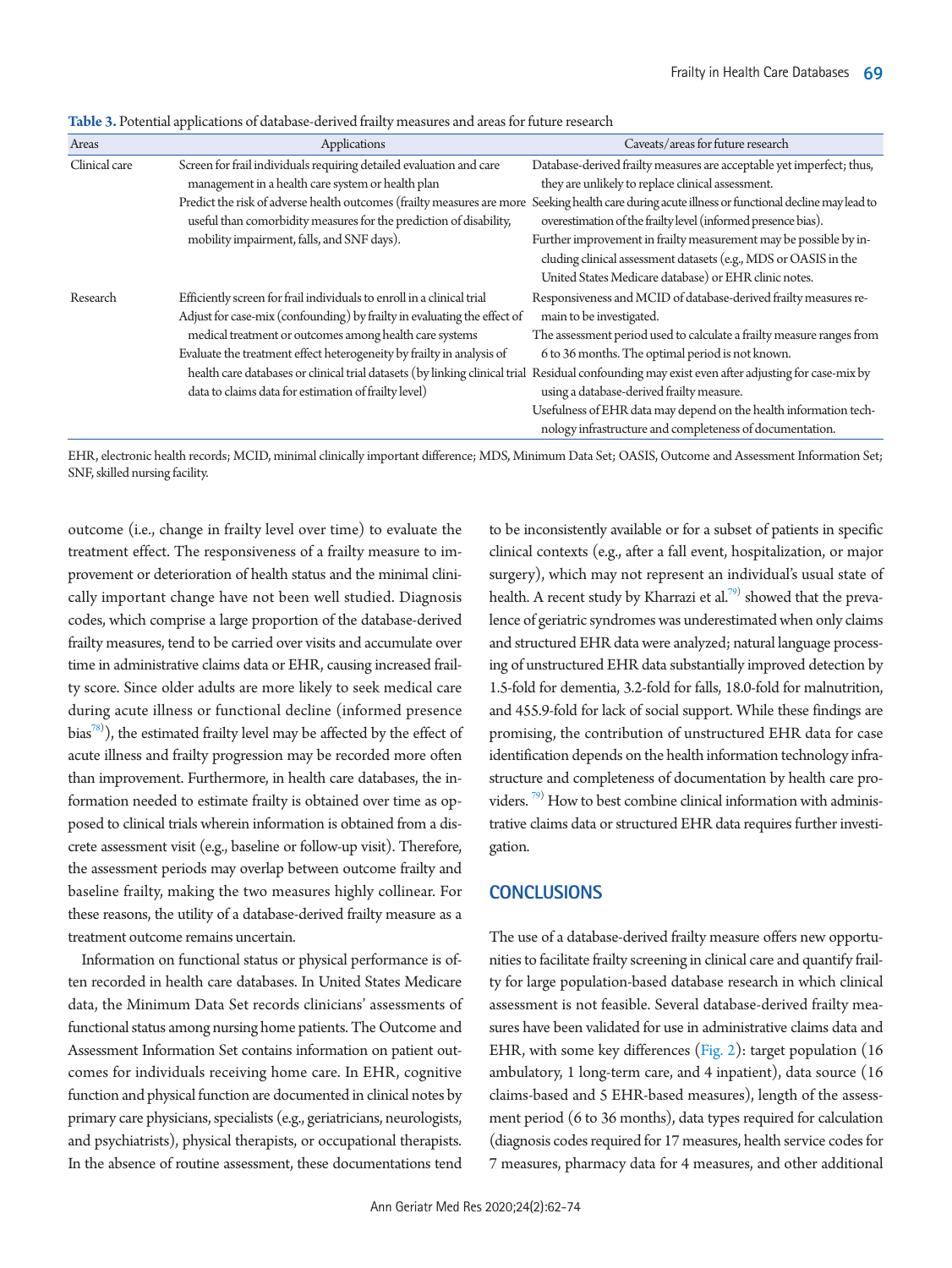<span id="page-8-7"></span>

| Frailty Measure by          | Population           | Data Source | Assessment         | Types of Data Needed for Calculation |                      |          |          | Existing Data on Validation |          |           |
|-----------------------------|----------------------|-------------|--------------------|--------------------------------------|----------------------|----------|----------|-----------------------------|----------|-----------|
| <b>Health Care Database</b> |                      |             | Period<br>(Months) | Diagnosis                            | Health Ser-<br>vices | Pharmacy | Others   | Clinical frailty Disability |          | Mortality |
| <b>US Medicare</b>          |                      |             |                    |                                      |                      |          |          |                             |          |           |
| <b>Lunney (2002)</b>        | Ambulatory           | Claims      | 12                 | X                                    |                      |          |          |                             |          |           |
| Abrams (2003)               | Ambulatory           | Claims      | 12                 | X                                    |                      |          |          | X                           |          | X         |
| Chrischilles (2013)         | Ambulatory           | Claims      | 12                 | X                                    | $\times$             |          |          | X                           |          |           |
| Davidoff (2013)             | Ambulatory           | Claims      | 12                 |                                      | $\times$             |          | $\times$ | X                           | $\times$ | X         |
| JEN Associates (2014)       | Ambulatory           | Claims      | 12                 | $\chi$                               |                      |          |          |                             | $\times$ | X         |
| Hope (2015)                 | Ambulatory           | Claims      | 12                 | X                                    |                      |          |          | X                           |          |           |
| Faurot (2015)               | Ambulatory           | Claims      | 8                  | X                                    | $\times$             |          | $\times$ | X                           | $\times$ | X         |
| Joynt (2017)                | Ambulatory           | Claims      | 12                 | X                                    |                      |          |          |                             |          |           |
| Segal (2017)                | Ambulatory           | Claims      | 6                  | X                                    |                      |          | $\times$ | X                           | $\times$ | X         |
| Lekan (2017)                | Inpatient            | EHR         | 12                 | X                                    |                      |          | $\times$ | X                           |          |           |
| Anzaldi (2017)              | Ambulatory           | EHR         | 24                 | $\mathsf{X}$                         |                      |          |          |                             |          |           |
| Kim (2018)                  | Ambulatory           | Claims      | 12                 | X                                    | $\mathsf X$          |          |          | Χ                           | Χ        | X         |
| Pajewski (2019)             | Ambulatory           | <b>EHR</b>  | 24                 | X                                    |                      | $\times$ | $\times$ | X                           |          |           |
| <b>US Veterans Affairs</b>  |                      |             |                    |                                      |                      |          |          |                             |          |           |
| Rosen (2000)                | Long-term care       | Claims      | 6                  | X                                    |                      |          |          | X                           |          |           |
| Shao (2017)                 | Ambulatory           | EHR         | 12                 | X                                    |                      |          |          | X                           |          |           |
| Orkaby (2018)               | Ambulatory           | Claims      | 36                 | X                                    | $\times$             |          |          | X                           |          |           |
| UK/England                  |                      |             |                    |                                      |                      |          |          |                             |          |           |
| Soong(2015)                 | Inpatient            | Claims      | 24                 | $\chi$                               |                      |          |          | X                           |          |           |
| Clegg (2016)                | Ambulatory           | EHR         | 12                 | X                                    | X                    | $\times$ | $\times$ | X                           |          | $\chi$    |
| Gilbert (2018)              | Inpatient            | Claims      | 24                 | X                                    |                      |          |          | X                           |          | X         |
| Canada                      |                      |             |                    |                                      |                      |          |          |                             |          |           |
| <b>Dubois (2010)</b>        | Ambulatory           | Claims      | 6                  | $\overline{X}$                       |                      |          |          | $\overline{X}$              |          |           |
| <b>McIsaac (2019)</b>       | Inpatient (surgical) | Claims      | 36                 | Χ                                    | X                    | X        | Χ        | Χ                           |          |           |

**Fig. 2.** Considerations in choosing a database-derived frailty measure. EHR, electronic health records.

information for 9 measures), and outcomes against which a frailty measure was validated (clinical frailty assessment for 7 measures, disability for 7 measures, and mortality for 16 measures). This summary can serve as a guide to choosing a database-derived frailty measure that suits specific objectives and databases at hand.

# **ACKNOWLEDGMENTS**

## **CONFLICT OF INTEREST**

The author provides paid consultative services to Alosa Health, a nonprofit educational organization with no relationship to any drug or device manufacturers.

## **FUNDING**

The author is supported by R01AG062713 from the National Institute on Aging (NIA). The funding sources had no role in the data design, collection, analysis, or interpretation or the decision to submit the manuscript for publication.

## **REFERENCES**

- <span id="page-8-0"></span>1. [Clegg A, Young J, Iliffe S, Rikkert MO, Rockwood K. Frailty in](https://doi.org/10.1016/S0140-6736(12)62167-9)  [elderly people. Lancet 2013;381:752-62.](https://doi.org/10.1016/S0140-6736(12)62167-9)
- <span id="page-8-1"></span>[2. Collard RM, Boter Soc 2012;60:1487-92.](https://doi.org/10.1111/j.1532-5415.2012.04054.x)
- <span id="page-8-2"></span>3[. Kim KJ, Shin J, Choi J, Won CW. Discrepancies in the preva](https://doi.org/10.4235/agmr.2018.22.3.137)[lence of known frailty scales: Korean Frailty and Aging Cohort](https://doi.org/10.4235/agmr.2018.22.3.137)  [Study. Ann Geriatr Med Res 2018;22:137-44.](https://doi.org/10.4235/agmr.2018.22.3.137)
- <span id="page-8-3"></span>4. Kojima G. P[revalence of frailty in nursing homes: a systematic](https://doi.org/10.1016/j.jamda.2015.06.025)  [review and meta-analysis. J Am Med Dir Assoc 2015;16:940-5.](https://doi.org/10.1016/j.jamda.2015.06.025)
- <span id="page-8-4"></span>5[. Hajek A, Bock JO, Saum KU, Matschinger H, Brenner H, Hol](https://doi.org/10.1093/ageing/afx157)[leczek B, et al. Frailty and healthcare costs-longitudinal results of](https://doi.org/10.1093/ageing/afx157)  [a prospective cohort study. Age Ageing 2018;47:233-41](https://doi.org/10.1093/ageing/afx157).
- <span id="page-8-5"></span>6[. Comans TA, Peel NM, Hubbard RE, Mulligan AD, Gray LC,](https://doi.org/10.1093/ageing/afv196)  [Scuffham PA. The increase in healthcare costs associated with](https://doi.org/10.1093/ageing/afv196)  [frailty in older people discharged to a post-acute transition care](https://doi.org/10.1093/ageing/afv196)  [program. Age Ageing 2016;45:317-20](https://doi.org/10.1093/ageing/afv196).
- <span id="page-8-6"></span>7. Fig[ueroa JF, Joynt Maddox KE, Beaulieu N, Wild RC, Jha AK.](https://doi.org/10.7326/M17-0767)  [Concentration of potentially preventable spending among high](https://doi.org/10.7326/M17-0767)[cost medicare subpopulations: an observational study. Ann In-](https://doi.org/10.7326/M17-0767)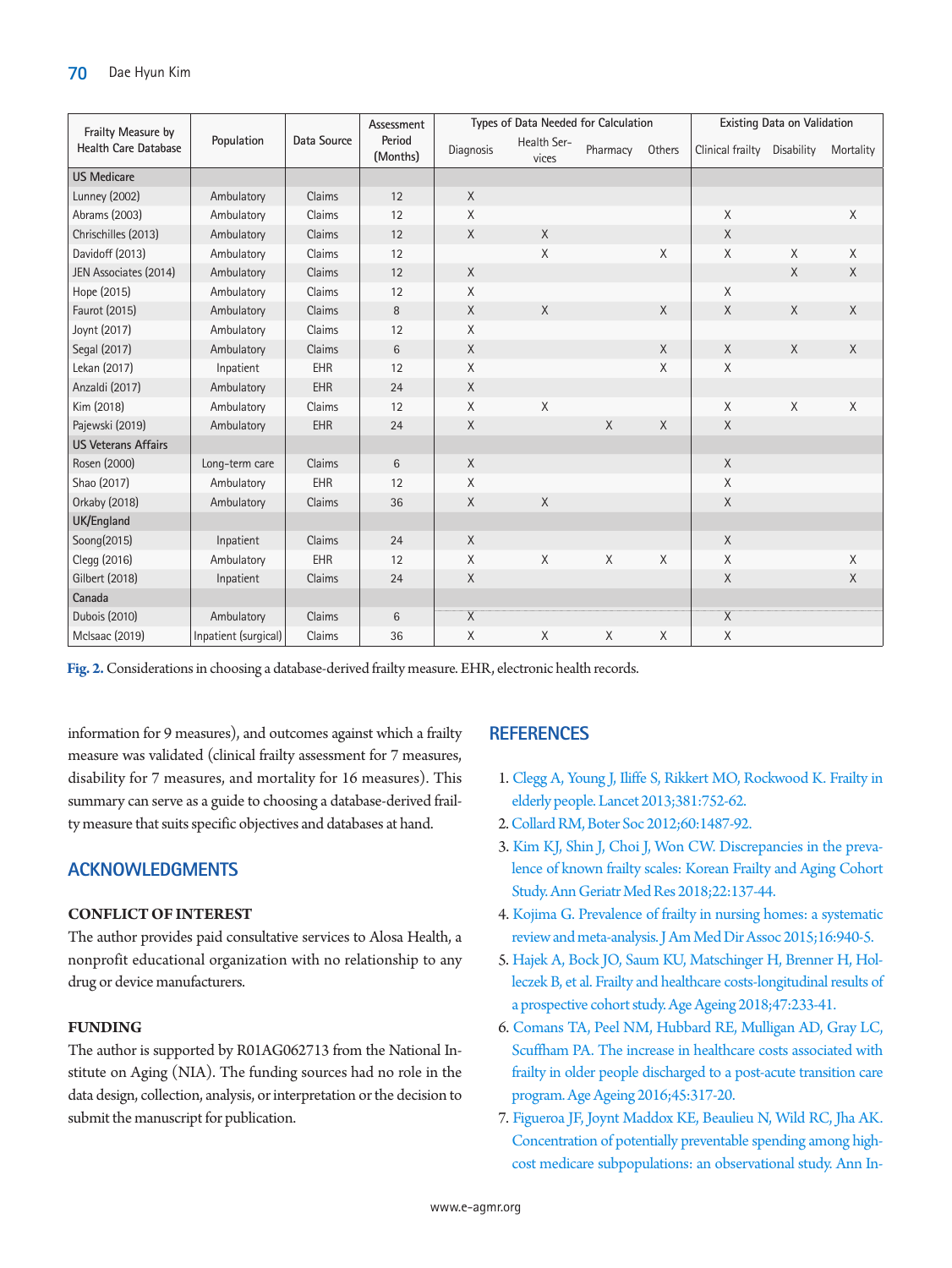[tern Med 2017;167:706-1](https://doi.org/10.7326/M17-0767)3.

- <span id="page-9-17"></span>8. [Joynt KE, Figueroa JF, Beaulieu N, Wild RC, Orav EJ, Jha AK.](https://doi.org/10.1016/j.hjdsi.2016.11.002)  [Segmenting high-cost Medicare patients into potentially action](https://doi.org/10.1016/j.hjdsi.2016.11.002)[able cohorts. Healthc \(Amst\) 2017;5:62-7.](https://doi.org/10.1016/j.hjdsi.2016.11.002)
- [9. Buckinx F, Rolland Y, Reginster JY, Ricour C, Petermans J,](https://www.ncbi.nlm.nih.gov/pubmed/25866625)  [Bruyere O. Burden of frailty in the elderly population: perspec](https://www.ncbi.nlm.nih.gov/pubmed/25866625)[tives for a public health challenge. Arch Public Health](https://www.ncbi.nlm.nih.gov/pubmed/25866625)  [2015;73:19](https://www.ncbi.nlm.nih.gov/pubmed/25866625).
- 10. [Hoogendijk EO, Afilalo J, Ensrud KE, Kowal P, Onder G, Fried](https://doi.org/10.1016/S0140-6736(19)31786-6)  [LP. Frailty: implications for clinical practice and public health.](https://doi.org/10.1016/S0140-6736(19)31786-6)  [Lancet 2019;394:1365-75.](https://doi.org/10.1016/S0140-6736(19)31786-6)
- 11. [Dent E, Martin FC, Bergman H, Woo J, Romero-Ortuno R,](https://doi.org/10.1016/S0140-6736(19)31785-4)  [Walston JD. Management of frailty: opportunities, challenges,](https://doi.org/10.1016/S0140-6736(19)31785-4)  [and future directions. Lancet 2019;394:1376-86.](https://doi.org/10.1016/S0140-6736(19)31785-4)
- <span id="page-9-1"></span><span id="page-9-0"></span>12. Morley JE, Vellas [B, van Kan GA, Anker SD, Bauer JM, Bernabei](https://doi.org/10.1016/j.jamda.2013.03.022)  [R, et al. Frailty consensus: a call to action. J Am Med Dir Assoc](https://doi.org/10.1016/j.jamda.2013.03.022)  [2013;14:392-7.](https://doi.org/10.1016/j.jamda.2013.03.022)
- 13. [Buta BJ, Walston JD, Godino JG, Park M, Kalyani RR, Xue QL,](https://doi.org/10.1016/j.arr.2015.12.003)  [et al. Frailty assessment instruments: systematic characterization](https://doi.org/10.1016/j.arr.2015.12.003)  [of the uses and contexts of highly-cited instruments. Ageing Res](https://doi.org/10.1016/j.arr.2015.12.003)  [Rev 2016;26:53-61.](https://doi.org/10.1016/j.arr.2015.12.003)
- 14. [Aguayo GA, Donneau AF, Vaillant MT, Schritz A, Franco OH,](https://doi.org/10.1093/aje/kwx061)  [Stranges S, et al. Agreement between 35 published frailty scores](https://doi.org/10.1093/aje/kwx061)  [in the general population. Am J Epidemiol 2017;186:420-34.](https://doi.org/10.1093/aje/kwx061)
- 15. [Theou O, Squires E, Mallery K, Lee JS, Fay S, Goldstein J, et al.](https://doi.org/10.1186/s12877-018-0823-2)  [What do we know about frailty in the acute care setting? A scop](https://doi.org/10.1186/s12877-018-0823-2)[ing review. BMC Geriatr 2018;18:139.](https://doi.org/10.1186/s12877-018-0823-2)
- <span id="page-9-2"></span>16. [Dent E, Morley JE, Cruz-Jentoft AJ, Woodhouse L, Rodri](https://doi.org/10.1007/s12603-019-1273-z)[guez-Manas L, Fried LP, Woo J, et al. Physical frailty: ICFSR in](https://doi.org/10.1007/s12603-019-1273-z)[ternational clinical practice guidelines for identification and](https://doi.org/10.1007/s12603-019-1273-z)  [management. J Nutr Health Aging 2019;23:771-87.](https://doi.org/10.1007/s12603-019-1273-z)
- <span id="page-9-3"></span>17. [Rockwood K, Song X, MacKnight C, Bergman H, Hogan DB,](https://doi.org/10.1503/cmaj.050051)  [McDowell I, et al. A global clinical measure of fitness and frailty](https://doi.org/10.1503/cmaj.050051)  [in elderly people. CMAJ 2005;173:489-95.](https://doi.org/10.1503/cmaj.050051)
- 1[8. Morley JE, Malmstrom TK, Miller DK. A simple frailty ques](https://doi.org/10.1007/s12603-012-0084-2)[tionnaire \(FRAIL\) predicts outcomes in middle aged African](https://doi.org/10.1007/s12603-012-0084-2)  [Americans. J Nutr Health Aging 2012;16:601-8](https://doi.org/10.1007/s12603-012-0084-2).
- <span id="page-9-4"></span>1[9. Theou O, Andrew M, Ahip SS, Squires E, McGarrigle L, Blodgett](https://doi.org/10.5770/cgj.22.357)  [JM, et al. The pictorial fit-frail scale: developing a visual scale to](https://doi.org/10.5770/cgj.22.357)  [assess frailty. Can Geriatr J 2019;22:64-74](https://doi.org/10.5770/cgj.22.357).
- <span id="page-9-8"></span><span id="page-9-5"></span>20. Beth Israel Deaconess Medical Center. Senior health calculator: for providers - online tool to calculate Frailty Index (FI) [Internet]. Boston, MA: Beth Israel Deaconess Medical Center; c2020 [cited 2020 Feb 1]. Available from: https:// w[ww.bidmc.org/re](www.bidmc.org/research/research-by-department/medicine/gerontology/calculator.)[search/research-by-department/medicine/gerontology/calcu](www.bidmc.org/research/research-by-department/medicine/gerontology/calculator.)[lator.](www.bidmc.org/research/research-by-department/medicine/gerontology/calculator.)
- <span id="page-9-6"></span>2[1. Saliba D, Elliott M, Rubenstein LZ, Solomon DH, Young RT,](https://doi.org/10.1046/j.1532-5415.2001.49281.x)

[Kamberg CJ, et al. The Vulnerable Elders Survey: a tool for iden](https://doi.org/10.1046/j.1532-5415.2001.49281.x)[tifying vulnerable older people in the community. J Am Geriatr](https://doi.org/10.1046/j.1532-5415.2001.49281.x)  [Soc 2001;49:1691-9.](https://doi.org/10.1046/j.1532-5415.2001.49281.x)

- 22. [Mitnitski AB, Song X, Rockwood K. The estimation of relative](https://doi.org/10.1093/gerona/59.6.M627)  [fitness and frailty in community-dwelling older adults using](https://doi.org/10.1093/gerona/59.6.M627)  [self-report data. J Gerontol A Biol Sci Med Sci 2004;59:M627-](https://doi.org/10.1093/gerona/59.6.M627) [32.](https://doi.org/10.1093/gerona/59.6.M627)
- <span id="page-9-7"></span>23. Schuurmans H, St[everink N, Lindenberg S, Frieswijk N, Slaets](https://doi.org/10.1093/gerona/59.9.M962)  [JP. Old or frail: what tells us more? J Gerontol A Biol Sci Med Sci](https://doi.org/10.1093/gerona/59.9.M962)  [2004;59:M962-5.](https://doi.org/10.1093/gerona/59.9.M962)
- 24. [Fried LP, Tangen CM, Walston J, Newman AB, Hirsch C,](https://doi.org/10.1093/gerona/56.3.M146)  [Gottdiener J, et al. Frailty in older adults: evidence for a pheno](https://doi.org/10.1093/gerona/56.3.M146)[type. J Gerontol A Biol Sci Med Sci 2001;56:M146-56.](https://doi.org/10.1093/gerona/56.3.M146)
- 25. [Jones DM, Song X, Rockwood K. Operationalizing a frailty in](https://doi.org/10.1111/j.1532-5415.2004.52521.x)[dex from a standardized comprehensive geriatric assessment. J](https://doi.org/10.1111/j.1532-5415.2004.52521.x)  [Am Geriatr Soc 2004;52:1929-33.](https://doi.org/10.1111/j.1532-5415.2004.52521.x)
- <span id="page-9-11"></span>26[. Rolfson DB, Majumdar SR, Tsuyuki RT, Tahir A, Rockwood K.](https://doi.org/10.1093/ageing/afl041)  [Validity and reliability of the Edmonton Frail Scale. Age Ageing](https://doi.org/10.1093/ageing/afl041)  [2006;35:526-9.](https://doi.org/10.1093/ageing/afl041)
- <span id="page-9-12"></span>27. Gobbens RJ, van Assen MA, Luijkx [KG, Wijnen-Sponselee MT,](https://doi.org/10.1016/j.jamda.2009.11.003)  [Schols JM. The Tilburg Frailty Indicator: psychometric proper](https://doi.org/10.1016/j.jamda.2009.11.003)[ties. J Am Med Dir Assoc 2010;11:344-55.](https://doi.org/10.1016/j.jamda.2009.11.003)
- <span id="page-9-9"></span>28[. Nicosia FM, Spar MJ, Steinman MA, Lee SJ, Brown RT. Making](https://doi.org/10.1111/jgs.15677)  [function part of the conversation: clinician perspectives on mea](https://doi.org/10.1111/jgs.15677)[suring functional status in primary care. J Am Geriatr Soc 2019;](https://doi.org/10.1111/jgs.15677) [67:493-502.](https://doi.org/10.1111/jgs.15677)
- <span id="page-9-10"></span>2[9. Walston J, Bandeen-Roche K, Buta B, Bergman H, Gill TM,](https://doi.org/10.1111/jgs.15928)  [Morley JE, et al. Moving frailty toward clinical practice: NIA in](https://doi.org/10.1111/jgs.15928)[tramural frailty science symposium summary. J Am Geriatr Soc](https://doi.org/10.1111/jgs.15928)  [2019;67:1559-64](https://doi.org/10.1111/jgs.15928).
- 30. [Lin KJ, Schneeweiss S. Considerations for the analysis of longitu](https://doi.org/10.1002/cpt.359)[dinal electronic health records linked to claims data to study the](https://doi.org/10.1002/cpt.359)  [effectiveness and safety of drugs. Clin Pharmacol Ther 2016;](https://doi.org/10.1002/cpt.359) [100:147-59.](https://doi.org/10.1002/cpt.359)
- <span id="page-9-16"></span>31. Kim DH, Schn[eeweiss S. Measuring frailty using claims data for](https://doi.org/10.1002/pds.3674)  [pharmacoepidemiologic studies of mortality in older adults: evi](https://doi.org/10.1002/pds.3674)[dence and recommendations. Pharmacoepidemiol Drug Saf](https://doi.org/10.1002/pds.3674)  [2014;23:891-901](https://doi.org/10.1002/pds.3674).
- <span id="page-9-13"></span>32[. Ruiz JG, Priyadarshni S, Rahaman Z, Cabrera K, Dang S, Valen](https://doi.org/10.1186/s12877-018-0802-7)[cia WM, Mintzer MJ. Validation of an automatically generated](https://doi.org/10.1186/s12877-018-0802-7)  [screening score for frailty: the care assessment need \(CAN\)](https://doi.org/10.1186/s12877-018-0802-7)  [score. BMC Geriatr 2018;18:106](https://doi.org/10.1186/s12877-018-0802-7).
- <span id="page-9-14"></span>33. Ruiz JG, Rahaman Z, Dang S, Anam R, Valencia WM, Mintzer MJ. Association of the CAN score with the FRAIL scale in community dwelling older adults. Aging Clin Exp Res 2018;30: 1241-5.
- <span id="page-9-15"></span>34. Searle [SD, Mitnitski A, Gahbauer EA, Gill TM, Rockwood K. A](https://doi.org/10.1186/1471-2318-8-24)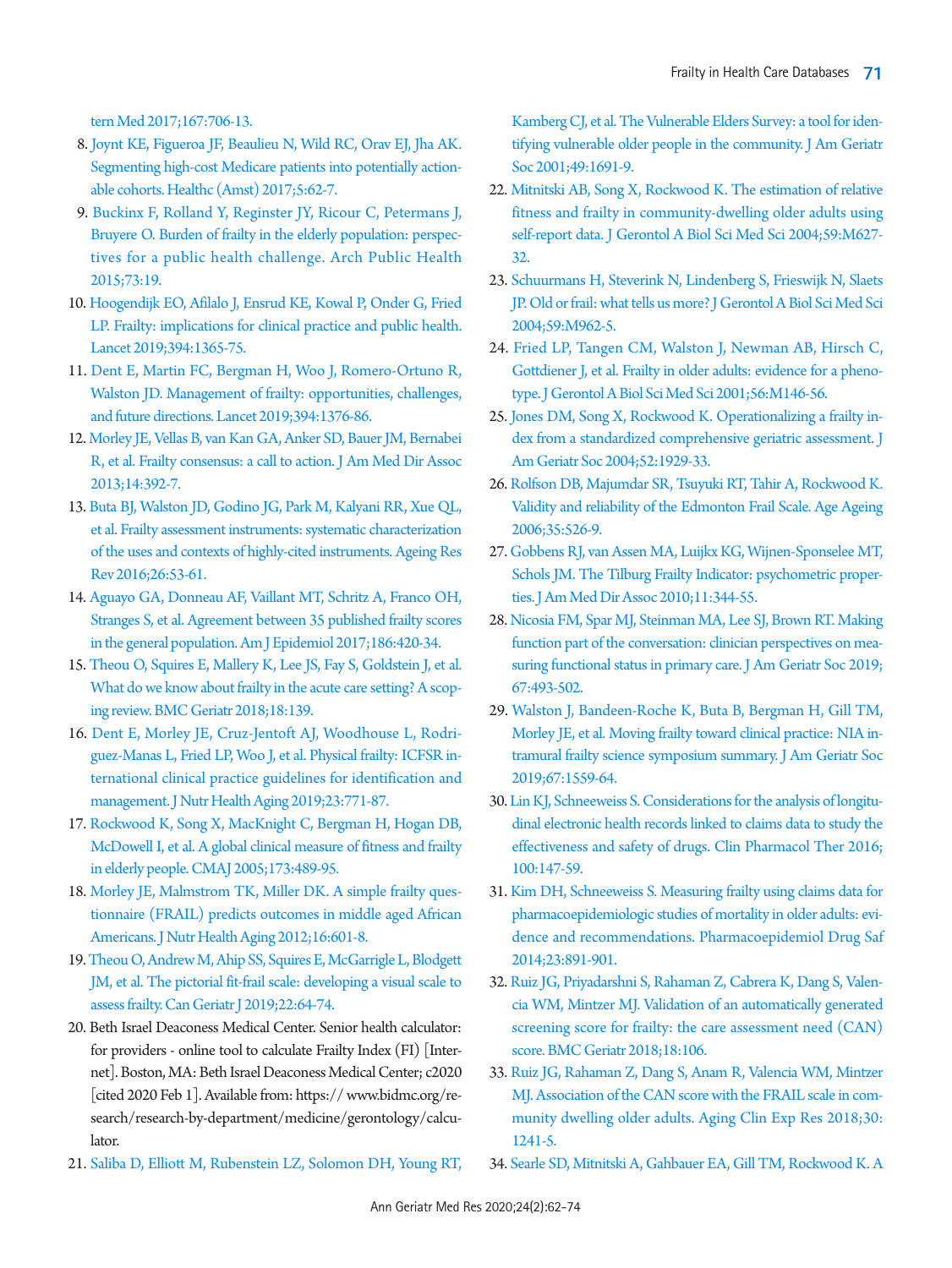[standard procedure for creating a frailty index. BMC Geriatr](https://doi.org/10.1186/1471-2318-8-24)  [2008;8:24](https://doi.org/10.1186/1471-2318-8-24).

- <span id="page-10-29"></span>35. [Clegg A, Bates C, Young J, Ryan R, Nichols L, Ann Teale E, et al.](https://doi.org/10.1093/ageing/afw039)  [Development and validation of an electronic frailty index using](https://doi.org/10.1093/ageing/afw039)  [routine primary care electronic health record data. Age Ageing](https://doi.org/10.1093/ageing/afw039)  [2016;45:353-60.](https://doi.org/10.1093/ageing/afw039)
- <span id="page-10-0"></span>36. Rockwood K, Mitnitski A. Limits to deficit accumulation in elderly people. Mech Ageing Dev 2006;127:494-6.
- <span id="page-10-17"></span><span id="page-10-2"></span>37. Gilbert T, Neuburger J, Kraindler J, Keeble E, Smith P, Ariti C, et al. Development and validation of a Hospital Frailty Risk Score focusing on older people in acute ca[re settings using electronic](https://doi.org/10.1016/S0140-6736(18)30668-8)  [hospital records: an observational study. Lancet](https://doi.org/10.1016/S0140-6736(18)30668-8) 2018;391:1775- 82.
- <span id="page-10-1"></span>38. Shi SM, Kim DH. The challenges of using the Hospital Frailty Risk Score. Lancet 2019;392:2692.
- <span id="page-10-23"></span>39. [Segal JB, Chang H-Y, Du Y, Walston JD, Carlson MC, Varadhan](https://doi.org/10.1097/MLR.0000000000000729)  [R. Development of a claims-based frailty indicator anchored to a](https://doi.org/10.1097/MLR.0000000000000729)  [well-established frailty phenotype. Med Care 2017;55:716-22.](https://doi.org/10.1097/MLR.0000000000000729)
- <span id="page-10-20"></span>40. [Davidoff AJ, Zuckerman IH, Pandya N, Hendrick F, Ke X, Hur](https://doi.org/10.1016/j.jgo.2012.12.005)[ria A, et al. A novel approach to improve health status measure](https://doi.org/10.1016/j.jgo.2012.12.005)[ment in observational claims-based studies of cancer treatment](https://doi.org/10.1016/j.jgo.2012.12.005)  [and outcomes. J Geriatr Oncol 2013;4:157-65.](https://doi.org/10.1016/j.jgo.2012.12.005)
- <span id="page-10-25"></span>41. [Kim DH, Schneeweiss S, Glynn RJ, Lipsitz LA, Rockwood K,](https://doi.org/10.1093/gerona/glx229)  [Avorn J. Measuring frailty in medicare data: development and](https://doi.org/10.1093/gerona/glx229)  [validation of a claims-based frailty index. J Gerontol A Biol Sci](https://doi.org/10.1093/gerona/glx229)  [Med Sci 2018;73:980-7.](https://doi.org/10.1093/gerona/glx229)
- <span id="page-10-10"></span>42. [Lunney JR, Lynn J, Hogan C. Profiles of older medicare dece](https://doi.org/10.1046/j.1532-5415.2002.50268.x)[dents. J Am Geriatr Soc 2002;50:1108-12.](https://doi.org/10.1046/j.1532-5415.2002.50268.x)
- <span id="page-10-7"></span>43. Abrams C, Lieberman R, Weiner JP. Development and evaluation of the Johns Hopkins University Risk adjustment models for Medicare+Choice plan payment. Baltimore, MD: Johns Hopkins University Press; 2003.
- <span id="page-10-12"></span>4[4. Chrischilles E, Schneider K, Wilwert J, Lessman G, O'Donnell B,](https://doi.org/10.1097/MLR.0000000000000026)  [Gryzlak B, et al. Beyond comorbidity: expanding the definition](https://doi.org/10.1097/MLR.0000000000000026)  [and measurement of complexity among older adults using ad](https://doi.org/10.1097/MLR.0000000000000026)[ministrative claims data. Med Care 2014;52 Suppl](https://doi.org/10.1097/MLR.0000000000000026) 3:S75-84.
- <span id="page-10-5"></span><span id="page-10-4"></span>45. JEN Associates Inc. MassHealth SCO program evaluation pre-SCO enrollment period CY2004 and post-SCO enrollment period CY2005 nursing home entry rate and frailty level comparisons. Cambridge, MA: JEN Associates Inc.; 2008.
- <span id="page-10-6"></span>46. JEN Associates Inc. JEN Frailty Index (JFI) [Internet]. Cambridge, MA: JEN Associates Inc.; c2019 [cited 2020 Feb 1]. Available from: [https://www.jen.com/jfi2.](https://www.jen.com)
- <span id="page-10-14"></span>[47. Hope AA, Gong MN, Guerra C, Wunsch H. Frailty before criti](https://doi.org/10.1111/jgs.13436)[cal illness and mortality for elderly medicare beneficiaries. J Am](https://doi.org/10.1111/jgs.13436)  [Geriatr Soc 2015;63:1121-](https://doi.org/10.1111/jgs.13436)8.
- <span id="page-10-9"></span>48. Faurot KR, Jonsson Funk M, Pate [V, Brookhart MA, Patrick A,](https://doi.org/10.1002/pds.3719)

[Hanson LC, et al. Using claims data to predict dependency in ac](https://doi.org/10.1002/pds.3719)[tivities of daily living as a proxy for frailty. Pharmacoepidemiol](https://doi.org/10.1002/pds.3719)  [Drug Saf 2015;24:59-66.](https://doi.org/10.1002/pds.3719)

- <span id="page-10-16"></span>49. [Orkaby AR, Nussbaum L, Ho YL, Gagnon D, Quach L, Ward R,](https://doi.org/10.1093/gerona/gly232)  [et al. The burden of frailty among U.S. veterans and its associa](https://doi.org/10.1093/gerona/gly232)tion with mortality, 2002-2012. J Gerontol A Biol Sci Med Sci [2019;74:1257-64.](https://doi.org/10.1093/gerona/gly232)
- <span id="page-10-18"></span>50. [Rosen A, Wu J, Chang BH, Berlowitz D, Ash A, Moskowitz M.](https://doi.org/10.1097/00005650-200006000-00006)  [Does diagnostic information contribute to predicting functional](https://doi.org/10.1097/00005650-200006000-00006)  [decline in long-term care? Med Care 2000;38:647-59.](https://doi.org/10.1097/00005650-200006000-00006)
- <span id="page-10-8"></span><span id="page-10-3"></span>51[. McIsaac DI, Wong CA, Huang A, Moloo H, van Walraven C.](https://doi.org/10.1097/SLA.0000000000002769)  [Derivation and validation of a generalizable preoperative frailty](https://doi.org/10.1097/SLA.0000000000002769)  [index using population-based health administrative data. Ann](https://doi.org/10.1097/SLA.0000000000002769)  [Surg 2019;270:102-8.](https://doi.org/10.1097/SLA.0000000000002769)
- <span id="page-10-19"></span>52. Dubois MF, Dubuc N, Kroger E, Girard R, Hebert R. Assessing comorbidity in older adults using pr[escription claims data. J](https://doi.org/10.1111/j.1759-8893.2010.00030.x)  [Pharm Health Serv Res 2010;1:157-65.](https://doi.org/10.1111/j.1759-8893.2010.00030.x)
- <span id="page-10-15"></span>53[. Soong J, Poots AJ, Scott S, Donald K, Woodcock T, Lovett D, et](https://doi.org/10.1136/bmjopen-2015-008456)  [al. Quantifying the prevalence of frailty in English hospitals. BMJ](https://doi.org/10.1136/bmjopen-2015-008456)  [Open 2015;5:e008456](https://doi.org/10.1136/bmjopen-2015-008456).
- <span id="page-10-11"></span>54. Sternberg SA, Bentur N, Abrams C, Spalter [T, Karpati T, Lem](https://www.ncbi.nlm.nih.gov/pubmed/23145847)[berger J, et al. Identifying frail older people using predictive](https://www.ncbi.nlm.nih.gov/pubmed/23145847)  [modeling. Am J Manag Care 2012;18:e392-7.](https://www.ncbi.nlm.nih.gov/pubmed/23145847)
- <span id="page-10-24"></span>55[. Segal JB, Huang J, Roth DL, Varadhan R. External validation of](https://doi.org/10.1093/aje/kwx257)  [the claims-based frailty index in the national health and aging](https://doi.org/10.1093/aje/kwx257)  [trends study cohort. Am J Epidemiol 2017;186:745-7.](https://doi.org/10.1093/aje/kwx257)
- <span id="page-10-21"></span>56. [Kim DH, Patorno E, Pawar A, Lee H, Schneeweiss S, Glynn RJ.](https://doi.org/10.1093/gerona/glz224)  [Measuring frailty in administrative claims data: comparative per](https://doi.org/10.1093/gerona/glz224)[formance of four claims-based frailty measures in the united](https://doi.org/10.1093/gerona/glz224)  [states medicare data. J Gerontol A Biol Sci Med Sci](https://doi.org/10.1093/gerona/glz224) 2019.
- <span id="page-10-26"></span>57. Kim DH, Glynn RJ, Avorn J, Lipsitz LA, Rockwood K, Pawar A, et al. [Validation of a claims-based frailty index against physical](https://doi.org/10.1093/gerona/gly197)  [performance and adverse health outcomes in the health and re](https://doi.org/10.1093/gerona/gly197)[tirement study. J Gerontol A Biol Sci Med Sci](https://doi.org/10.1093/gerona/gly197) 2019;74:1271-6.
- <span id="page-10-27"></span><span id="page-10-22"></span>58[. Cuthbertson CC, Kucharska-Newton A, Faurot KR, Sturmer T,](https://doi.org/10.1097/EDE.0000000000000833)  [Jonsson Funk M, Palta P, et al. Controlling for frailty in pharma](https://doi.org/10.1097/EDE.0000000000000833)[coepidemiologic studies of older adults: validation of an existing](https://doi.org/10.1097/EDE.0000000000000833)  [medicare claims-based algorithm. Epidemiolog](https://doi.org/10.1097/EDE.0000000000000833)y 2018;29:556- 61.
- <span id="page-10-28"></span>59. Ambagtsheer RC, Bei[lby J, Dabravolskaj J, Abbasi M, Archibald](https://doi.org/10.1007/s40520-018-1023-9)  [MM, Dent E. Application of an electronic Frailty Index in Aus](https://doi.org/10.1007/s40520-018-1023-9)[tralian primary care: data quality and feasibility assessment. Ag](https://doi.org/10.1007/s40520-018-1023-9)[ing Clin Exp Res 2019;31:653-60.](https://doi.org/10.1007/s40520-018-1023-9)
- <span id="page-10-13"></span>60. [Kinosian B, Wieland D, Gu X, Stallard E, Phibbs CS, Intrator O.](https://doi.org/10.1186/s12913-018-3689-2)  [Validation of the JEN frailty index in the National Long-Term](https://doi.org/10.1186/s12913-018-3689-2)  [Care Survey community population: identifying functionally](https://doi.org/10.1186/s12913-018-3689-2)  [impaired older adults from claims data. BMC Health](https://doi.org/10.1186/s12913-018-3689-2) Serv Res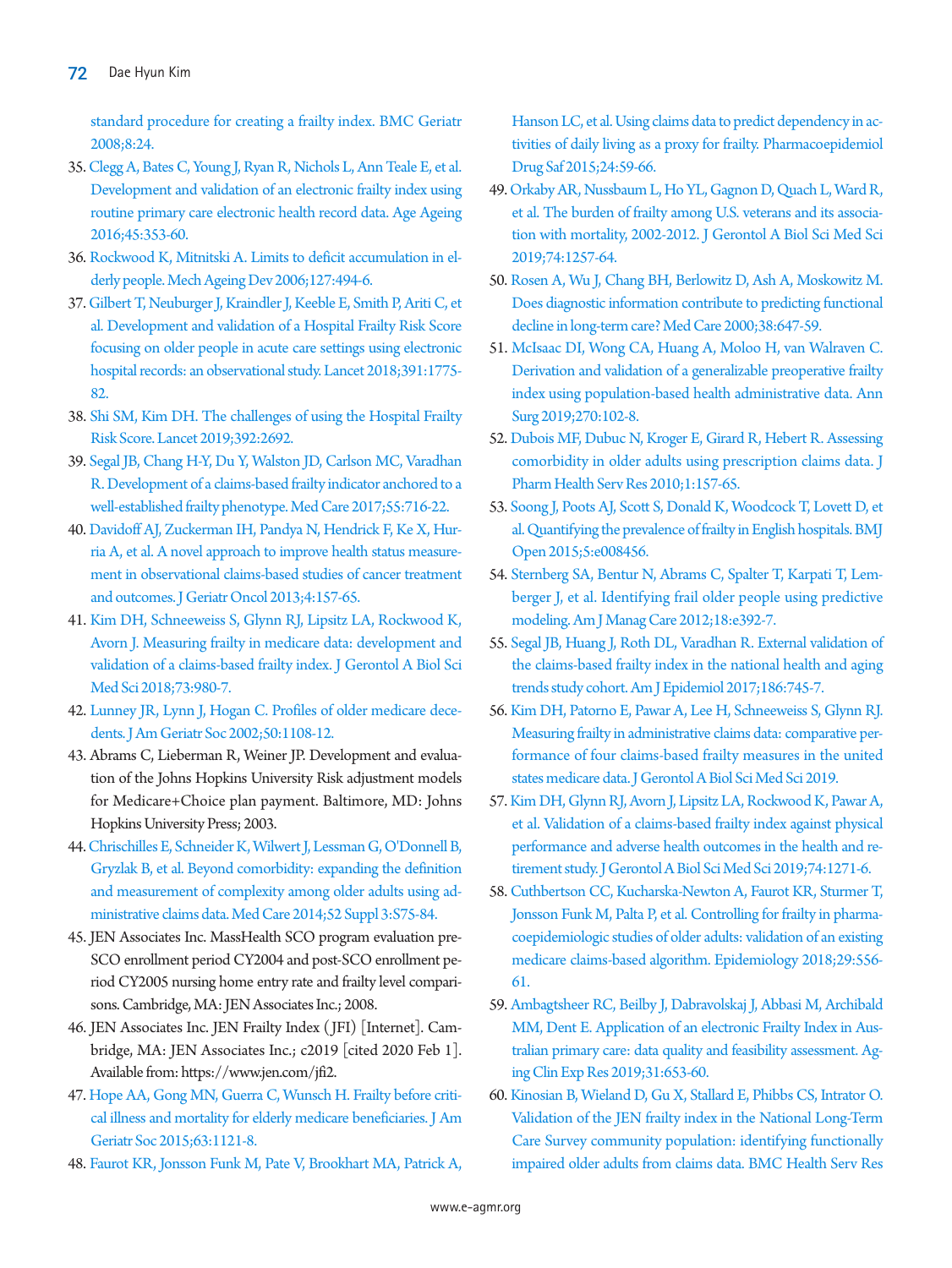2018;18:908.

- <span id="page-11-5"></span>6[1. Yao NA, Ritchie C, Cornwell T, Leff B. Use of home-based medi](https://doi.org/10.1111/jgs.15444)[cal care and disparities. J Am Geriatr Soc 2018;66:1716-20.](https://doi.org/10.1111/jgs.15444)
- <span id="page-11-6"></span>62. [Zhang HT, McGrath LJ, Wyss R, Ellis AR, Stürmer T. Con](https://doi.org/10.1002/pds.4298)[trolling confounding by frailty when estimating influenza vac](https://doi.org/10.1002/pds.4298)[cine effectiveness using predictors of dependency in activities of](https://doi.org/10.1002/pds.4298)  [daily living. Pharmacoepidemiol Drug Saf](https://doi.org/10.1002/pds.4298) 2017;26:1500-6.
- <span id="page-11-7"></span>6[3. Simpson KN, Seamon BA, Hand BN, Roldan CO, Taber DJ,](https://doi.org/10.2217/cer-2018-0029)  [Moran WP, et al. Effect of frailty on resource use and cost for](https://doi.org/10.2217/cer-2018-0029)  [Medicare patients. J Comp Eff Res 2018;7:817-25](https://doi.org/10.2217/cer-2018-0029).
- <span id="page-11-8"></span>6[4. Kundi H, Valsdottir LR, Popma JJ, Cohen DJ, Strom JB, Pinto](https://doi.org/10.1161/CIRCOUTCOMES.118.005048)  [DS, et al. Impact of a claims-based frailty indicator on the predic](https://doi.org/10.1161/CIRCOUTCOMES.118.005048)[tion of long-term mortality after transcatheter aortic valve re](https://doi.org/10.1161/CIRCOUTCOMES.118.005048)[placement in medicare beneficiaries. Circ Cardiovasc](https://doi.org/10.1161/CIRCOUTCOMES.118.005048) Qual Outcomes 2018;11:e005048.
- <span id="page-11-9"></span>6[5. Lekan DA, Wallace DC, McCoy TP, Hu J, Silva SG, Whitson](https://doi.org/10.1177/1099800416679730)  [HE. Frailty assessment in hospitalized older adults using the](https://doi.org/10.1177/1099800416679730)  [electronic health record. Biol Res Nurs 2017;19:213-28](https://doi.org/10.1177/1099800416679730).
- <span id="page-11-18"></span>6[6. Lekan DA, McCoy TP. Frailty risk in hospitalised older adults](https://doi.org/10.1111/jocn.14529)  [with and without diabetes mellitus. J Clin Nurs 2018;27:3510-](https://doi.org/10.1111/jocn.14529) [21](https://doi.org/10.1111/jocn.14529).
- <span id="page-11-12"></span>6[7. Anzaldi LJ, Davison A, Boyd CM, Leff B, Kharrazi H. Compar](https://doi.org/10.1186/s12877-017-0645-7)[ing clinician descriptions of frailty and geriatric syndromes using](https://doi.org/10.1186/s12877-017-0645-7)  [electronic health records: a retrospective cohort study. BMC](https://doi.org/10.1186/s12877-017-0645-7)  [Geriatr 2017;17:248.](https://doi.org/10.1186/s12877-017-0645-7)
- <span id="page-11-10"></span>6[8. Pajewski NM, Lenoir K, Wells BJ, Williamson JD, Callahan KE.](https://doi.org/10.1093/gerona/glz017)  [Frailty screening using the electronic health record within a](https://doi.org/10.1093/gerona/glz017)  [medicare accountable care organization. J Gerontol A Biol Sci](https://doi.org/10.1093/gerona/glz017)  [Med Sci 2019;74:1771-7](https://doi.org/10.1093/gerona/glz017).
- <span id="page-11-11"></span>69. Shao [Y, Mohanty AF, Ahmed A, Weir CR, Bray BE, Shah RU, et](https://www.ncbi.nlm.nih.gov/pubmed/28269908)  [al. Identification and use of frailty indicators from text to exam](https://www.ncbi.nlm.nih.gov/pubmed/28269908)[ine associations with clinical outcomes among patients with](https://www.ncbi.nlm.nih.gov/pubmed/28269908)  [heart failure. AMIA Annu Symp Proc](https://www.ncbi.nlm.nih.gov/pubmed/28269908) 2017;2016:1110-8.
- <span id="page-11-13"></span>70. [Stow D, Matthews FE, Hanratty B. Frailty trajectories to identify](https://doi.org/10.1186/s12916-018-1148-x)  [end of life: a longitudinal population-based study. BMC Med](https://doi.org/10.1186/s12916-018-1148-x)  [2018;16:171.](https://doi.org/10.1186/s12916-018-1148-x)
- <span id="page-11-14"></span>71. [Ravindrarajah R, Hazra NC, Hamada S, Charlton J, Jackson](https://doi.org/10.1161/CIRCULATIONAHA.116.026687)  [SHD, Dregan A, et al. Systolic blood pressure trajectory, frailty,](https://doi.org/10.1161/CIRCULATIONAHA.116.026687)  [and all-cause mortality > 80 years of age: cohort study using](https://doi.org/10.1161/CIRCULATIONAHA.116.026687)  [electronic health records. Circulation 2017;135:2357-68.](https://doi.org/10.1161/CIRCULATIONAHA.116.026687)
- <span id="page-11-15"></span>72. [Ravindrarajah R, Hazra NC, Charlton J, Jackson SHD, Dregan A,](https://doi.org/10.1136/bmjopen-2017-018836)  [Gulliford MC. Incidence and mortality of fractures by frailty lev](https://doi.org/10.1136/bmjopen-2017-018836)[el over 80 years of age: cohort study using UK electronic health](https://doi.org/10.1136/bmjopen-2017-018836)  [records. BMJ Open 2018;8:e018836.](https://doi.org/10.1136/bmjopen-2017-018836)
- <span id="page-11-16"></span>7[3. McAlister FA, Lethebe BC, Lambe C, Williamson T, Lowerison](https://doi.org/10.1186/s12933-018-0673-4)  [M. Control of glycemia and blood pressure in British adults with](https://doi.org/10.1186/s12933-018-0673-4)  [diabetes mellitus and subsequent therapy choices: a comparison](https://doi.org/10.1186/s12933-018-0673-4)

[across health states. Cardiovasc Diabeto](https://doi.org/10.1186/s12933-018-0673-4)l 2018;17:27.

- <span id="page-11-19"></span>74[. Lin KJ, Singer DE, Glynn RJ, Murphy SN, Lii J, Schneeweiss S.](https://doi.org/10.1002/cpt.861)  [Identifying patients with high data completeness to improve va](https://doi.org/10.1002/cpt.861)[lidity of comparative effectiveness research in electronic health](https://doi.org/10.1002/cpt.861)  [records data. Clin Pharmacol Ther](https://doi.org/10.1002/cpt.861) 2018;103:899-905.
- <span id="page-11-17"></span>75. S[tow D, Matthews FE, Barclay S, Iliffe S, Clegg A, De Biase S, et](https://doi.org/10.1093/ageing/afy022)  [al. Evaluating frailty scores to predict mortality in older adults us](https://doi.org/10.1093/ageing/afy022)[ing data from population based electronic health records: case](https://doi.org/10.1093/ageing/afy022)  [control study. Age Ageing 2018;47:564-9](https://doi.org/10.1093/ageing/afy022).
- <span id="page-11-20"></span>7[6. Rockwood K. Screening for grades of frailty using electronic](https://doi.org/10.1093/ageing/afw057)  [health records: where do we go from here? Age Ageing 2016;](https://doi.org/10.1093/ageing/afw057) [45:328-9.](https://doi.org/10.1093/ageing/afw057)
- <span id="page-11-21"></span>7[7. Berry SD, Lee Y, Cai S, Dore DD. Nonbenzodiazepine sleep](https://doi.org/10.1001/jamainternmed.2013.3795)  [medication use and hip fractures in nursing home residents.](https://doi.org/10.1001/jamainternmed.2013.3795)  [JAMA Intern Med 2013;173:754-61](https://doi.org/10.1001/jamainternmed.2013.3795).
- <span id="page-11-22"></span>7[8. Weiskopf NG, Rusanov A, Weng C. Sick patients have more](https://www.ncbi.nlm.nih.gov/pubmed/24551421)  [data: the non-random completeness of electronic health records.](https://www.ncbi.nlm.nih.gov/pubmed/24551421)  [AMIA Annu Symp Proc 2013;2013:1472-7.](https://www.ncbi.nlm.nih.gov/pubmed/24551421)
- 79. [Kharrazi H, Anzaldi LJ, Hernandez L, Davison A, Boyd CM, Leff](https://doi.org/10.1111/jgs.15411)  [B, et al. The value of unstructured electronic health record data](https://doi.org/10.1111/jgs.15411)  [in geriatric syndrome case identification. J Am Geriatr Soc](https://doi.org/10.1111/jgs.15411)  [2018;66:1499-507.](https://doi.org/10.1111/jgs.15411)
- <span id="page-11-0"></span>80[. McIsaac DI, Bryson GL, van Walraven C. Association of frailty](https://doi.org/10.1001/jamasurg.2015.5085)  [and 1-year postoperative mortality following major elective non](https://doi.org/10.1001/jamasurg.2015.5085)[cardiac surgery: a population-based cohort study. JAMA Surg](https://doi.org/10.1001/jamasurg.2015.5085)  [2016;151:538-45](https://doi.org/10.1001/jamasurg.2015.5085).
- 8[1. McIsaac DI, Beaule PE, Bryson GL, Van Walraven C. The impact](https://doi.org/10.1302/0301-620X.98B6.37124)  [of frailty on outcomes and healthcare resource usage after total](https://doi.org/10.1302/0301-620X.98B6.37124)  [joint arthroplasty: a population-based cohort study. Bone Joint J](https://doi.org/10.1302/0301-620X.98B6.37124)  [2016;98-B:799-805.](https://doi.org/10.1302/0301-620X.98B6.37124)
- 82[. McIsaac DI, Moloo H, Bryson GL, van Walraven C. The associa](https://doi.org/10.1213/ANE.0000000000001960)[tion of frailty with outcomes and resource use after emergency](https://doi.org/10.1213/ANE.0000000000001960)  [general surgery: a population-based cohort study. Anesth Analg](https://doi.org/10.1213/ANE.0000000000001960)  [2017;124:1653-61.](https://doi.org/10.1213/ANE.0000000000001960)
- <span id="page-11-1"></span>83[. McIsaac DI, Wijeysundera DN, Huang A, Bryson GL, van Wal](https://doi.org/10.1097/ALN.0000000000001536)[raven C. Association of the hospital volume of frail surgical pa](https://doi.org/10.1097/ALN.0000000000001536)[tients cared for with outcomes after elective, major noncardiac](https://doi.org/10.1097/ALN.0000000000001536)  [surgery: a retrospective population-based cohor](https://doi.org/10.1097/ALN.0000000000001536)t study. Anesthesiology 2017;126:602-13.
- <span id="page-11-2"></span>84[. Tan HJ, Shirk JD, Chamie K, Litwin MS, Hu JC. Patient function](https://doi.org/10.1016/j.juro.2016.12.012)  [and the value of surgical care for kidney cancer. J Urol](https://doi.org/10.1016/j.juro.2016.12.012)  [2017;197:1200-7](https://doi.org/10.1016/j.juro.2016.12.012).
- <span id="page-11-4"></span>8[5. Gilden DM, Kubisiak JM, Kahle-Wrobleski K, Ball DE, Bowman](https://doi.org/10.1186/1472-6963-14-291)  [L. Using U.S. Medicare records to evaluate the indirect health ef](https://doi.org/10.1186/1472-6963-14-291)[fects on spouses: a case study in Alzheimer's disease patients.](https://doi.org/10.1186/1472-6963-14-291)  [BMC Health Serv Res 2014;14:291](https://doi.org/10.1186/1472-6963-14-291).
- <span id="page-11-3"></span>86[. De Jonge KE, Jamshed N, Gilden D, Kubisiak J, Bruce SR, Taler](https://doi.org/10.1111/jgs.12974)